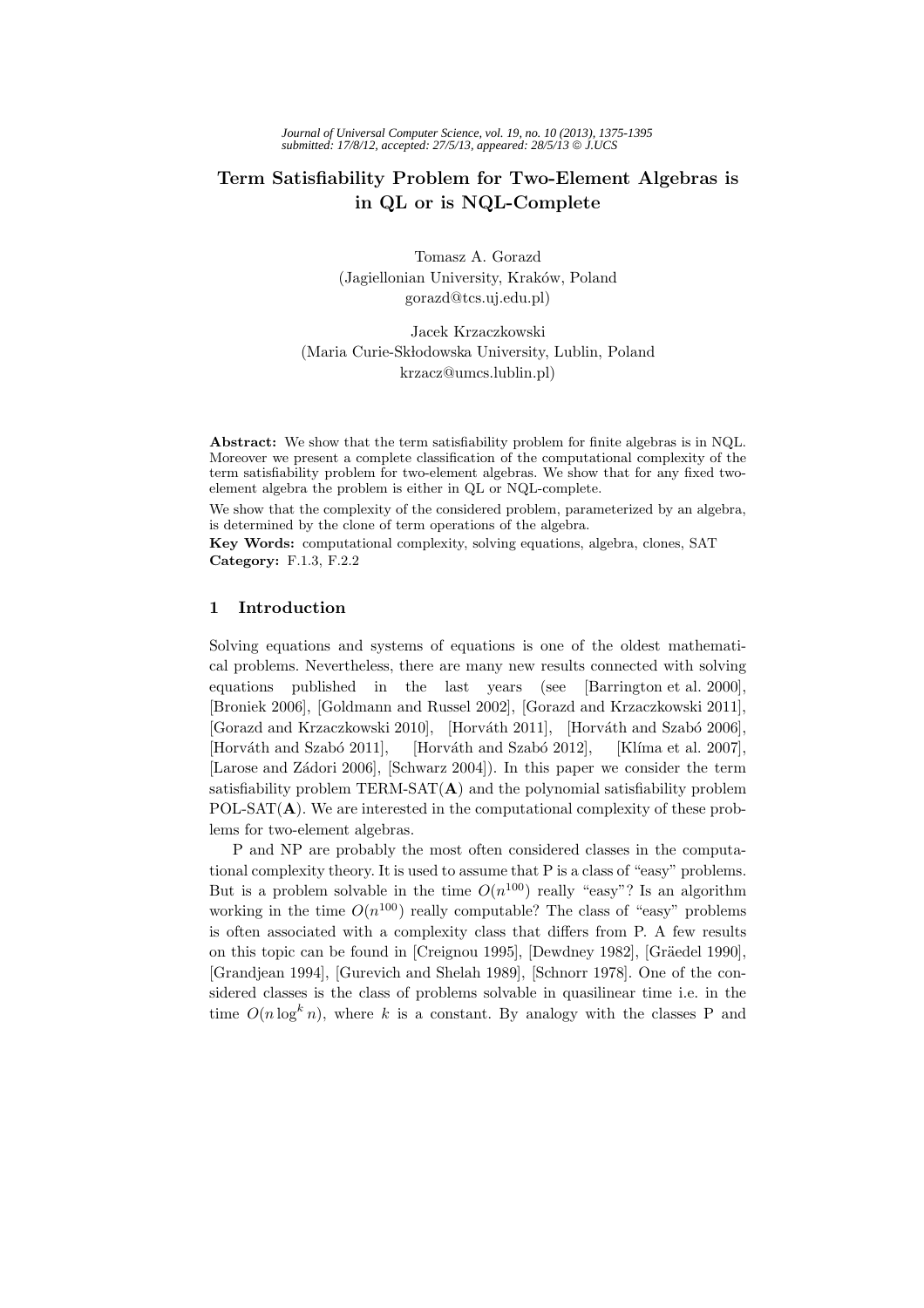NP we consider the classes QL and NQL, where QL and NQL are the classes of problems computable in quasilinear time on a deterministic Turing machine and a non-deterministic Turing machine, respectively. The NQL-completeness is defined by using the deterministic quasilinear time many-one reduction. It was shown in [Schnorr 1978] that SAT is NQL-complete, but on the other hand it is known that not every NP-complete problem belongs to NQL [Cook 1972]. In this paper we show that for any finite algebra  $\bf{A}$  the problems  $TERM-SAT(\bf{A})$ and POL-SAT $(A)$  are in NQL. Moreover, we completely classify the complexity of these problems for two-element algebras.

It is well known that if P is not equal to NP, then in NP there are problems which are neither in P nor NP-complete. Nevertheless, there are large natural classes of problems contained in NP such that any problem from these classes is either in P or NP-complete. One such a class is the constraint satisfaction problems on two and three element sets [Schaefer 1978], [Bulatov 2002]. Another example is TERM-SAT over the two-element algebras [Gorazd and Krzaczkowski 2011] and the preprimal algebras [Gorazd and Krzaczkowski 2010].

Similarly to the case of P and NP we do not know if QL=NQL. If QL is not equal to NQL then there are problems in NQL which are neither in QL nor NQLcomplete. We prove that for any two-element algebra the problem TERM-SAT is either in QL or NQL-complete. It may not seem surprising but it requires completely other proofs then those presented in [Gorazd and Krzaczkowski 2011].

One of the interesting questions about problems connected with solving equations is whether for a given algebra **A** their complexity depends only on  $Clo(\mathbf{A})$ (the clone of term operations of an algebra **A**, see [McKenzie et al. 1987]). In the general case, it is not true:

**Example 1.** Let  $(S_3, \cdot)$  be the three-element symmetric group, and let

$$
s(x, y, z, w) = x \cdot [[[x, y], z]], w]^{-1},
$$

*where*  $[x, y] = x^{-1} \cdot y^{-1} \cdot x \cdot y$ .

- $Clo(S_3, \cdot) = Clo(S_3, \cdot, s),$
- $-$  POL-SAT $(S_3, \cdot)$  *is in P [Horváth and Szabó 2006]*.
- **–** POL*-*SAT(S3, ·, s) *is NP-complete (P. M. Idziak's result, the proof is published in [Gorazd and Krzaczkowski 2010]).*

Algebras with the clone of term operations equal to the clone of the alternating group  $\mathbf{A}_4$  are another example where the computational complexity of POL-SAT does not depend on the clone of the algebra's term operations [Horváth and Szabó 2011], [Horváth and Szabó 2012]. In such a context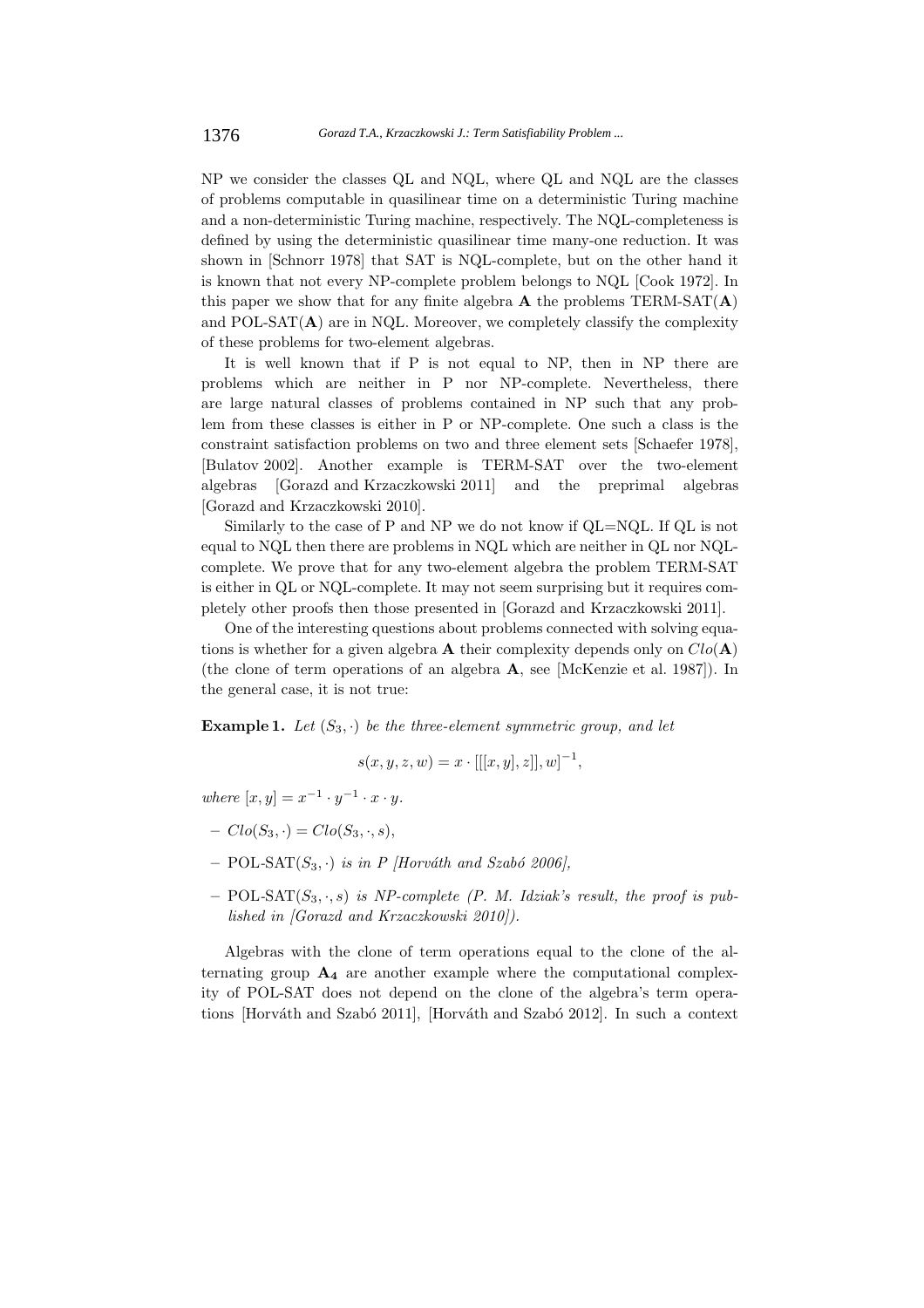G.Horváth and C.Szabó consider so called "extended solvability problem". They ask how computational complexity of POL-SAT(**A**) changes if we allow using operations from the arbitrary finite subset of  $Clo(\mathbf{A})$  in equations.

On the other hand, for the two-element algebras the computational complexity of TERM-SAT (up to polynomial time reduction) depends only on the clone of term operations of the related algebras (see [Gorazd and Krzaczkowski 2011], [Gorazd and Krzaczkowski 2010]). The main conclusion of the results presented in this paper is that for any two-element algebras **A** and **B** such that  $Clo(\mathbf{A}) =$  $Clo(\mathbf{B})$  if TERM-SAT( $\mathbf{A}$ ) is NQL-complete (in QL) then TERM-SAT( $\mathbf{B}$ ) is also NQL-complete (in QL).

The paper is organized as follows. Section 1 is an introduction to the subject. Section 2 contains the basic definitions needed in the next sections. In Section 3 we define and analyze the classes  $QL$  and  $NQL$ . Moreover, we present there some specific problems that we encounter when studying  $QL$  and  $NQL$  and describe the assumptions we make. Sections 4 and 5 contain two main results of this paper. In Section 4 we prove that TERM-SAT for finite algebras is in  $NQL$ and in Section 5 we characterize the computational complexity of TERM-SAT and POL-SAT for two element algebras in terms of QL and NQL. Finally, in Section 6 we propose some possibilities for further research.

# **2 Definitions**

A *language* (or *type*) of algebras is a set  $\mathcal F$  of function symbols with a nonnegative integer assigned to each member of F. This integer is called the arity of  $f \in \mathcal{F}$ . The subset of *n*-ary function symbols of F is denoted by  $\mathcal{F}_n$ .

An *algebra* of type F is an ordered pair  $A = (A, F)$ , where A is a nonempty set (called *universe*) and F is a family of finitary operations on A indexed by the language F such that for any n-ary symbol  $f \in \mathcal{F}$  there is an n-ary operation  $f^{\mathbf{A}}$ on A. The  $f^{\mathbf{A}}$ 's are called *fundamental operations of* **A**. If  $F = \{f_1, \ldots, f_n\}$  it is customary to write  $(A, f_1, \ldots, f_n)$  rather than  $(A, F)$ . In this paper we consider only algebras with finite universes. Notice that the set of fundamental operations may not be finite.

For a language F and a set of variables  $X(|X| = \omega)$  we define  $T(X)$ , the set of terms of type  $\mathcal F$ , as the smallest one, such that

- $X \cup \mathcal{F}_0 \subseteq T(X)$
- **−** If  $t_1, \ldots, t_n \in T(X)$  and  $f \in \mathcal{F}_n$ , then the "string"  $f(t_1, \ldots, t_n) \in T(X)$

If for an algebra  $\bf{A}$  of type  $\bf{F}$  we additionally admit all constant operation symbols on A while building terms, we get the *polynomials* of **A**.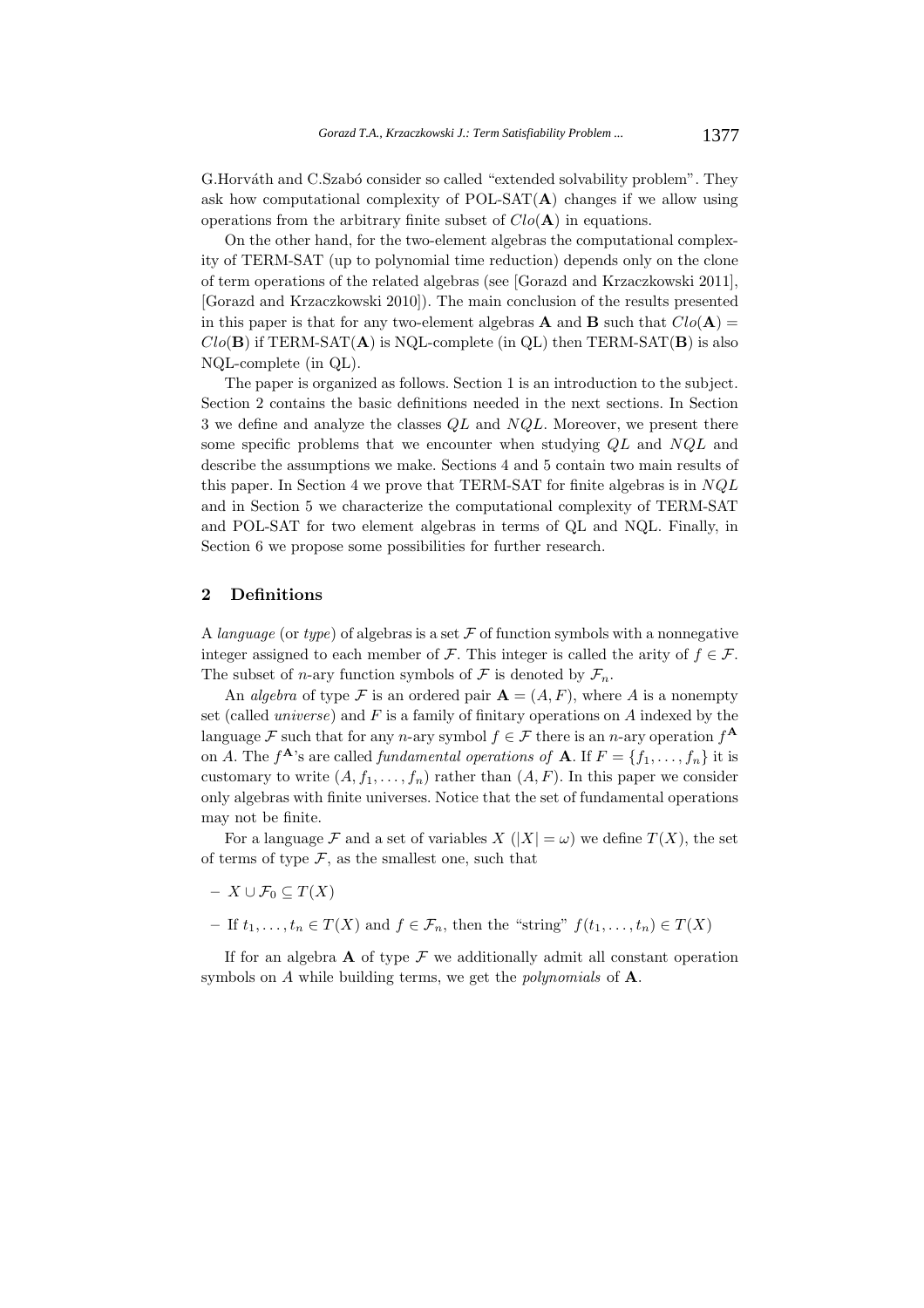**Definition 2.** The **composition of terms**  $t(x_1, \ldots, x_k)$ ,  $w_1(x_1^1, \ldots, x_{n_1}^1)$ , ...,  $w_n(x_1^k, \ldots, x_k^k)$ , is the term skinged by replacing sack assumption of  $x_i$  in the  $w_k(x_1^k, \ldots, x_{n_k}^k)$  is the term obtained by replacing each occurrence of  $x_i$  in the term t by the term  $w_i(x_1^i, \ldots, x_{n_i}^i)$ .

We denote the composition of these terms by  $t(w_1(x_1^1,\ldots,x_{n_1}^1),\ldots,$  $w_k(x_1^k, \ldots, x_{n_k}^k)).$ 

In some cases it is suitable to think about a term as a tree. We define a *subtree* of a tree T to be a tree consisting of a node in T and all of its descendants in T. An *internal node* of a tree is a node which have at least one child.

**Definition 3.** The **tree of a term** t is a tree T whose nodes are labeled by function symbols and variables occurring in the term  $t$  and defined in the following way:

- $-$  if t is a variable x then T is a tree containing one node labeled by x,
- if t is in the form  $f(t_1,...,t_k)$ , then the root of T is labeled by f and the subtrees of the root, from left to right, are the trees of terms  $t_1, \ldots, t_k$ respectively.

For a tree T we define  $Sub(T)$  as the set of all proper subtrees of T that contain at least two nodes and whose roots are children of the root of  $T$ .

In a similar way, we can define the composition of polynomials and the tree of a polynomial.

If **A** is an algebra of type  $\mathcal F$ , then with terms and polynomials we can associate operations on the set A in an obvious way. If t is a term (polynomial), in which only the (distinct) variables from  $\{x_1, \ldots, x_n\}$  appear, then  $t^{\mathbf{A}}(x_1, \ldots, x_n)$ describes the corresponding n-ary term (polynomial) operation. We denote the set of all term operations of  $\bf{A}$  by  $Clo(\bf{A})$  (and the set of polynomial operations of **A** by  $Pol(A)$ ). Observe that this set is a *clone of operations* on A, i.e. sets of operations on A, closed under composition, and containing the projection operations  $\pi_i^n(x_1,\ldots,x_n) = x_i$ .<br>The nation of functions

The notion of frugal terms and polynomials plays an important role in our proofs of the NQL-completeness.

**Definition 4.** Let  $t(x_1,...,x_k)$  be a term in the language  $\mathcal F$  and  $\mathbf A$  be an algebra of type F. We call this term frugal in the algebra **A** iff any  $x_i$  such that  $t^A$ depends on it occurs in t only once. Frugal polynomials are defined analogously.

When we write that  $t(x_1,...,x_k)$  is a frugal term (polynomial) we mean that  $t^{\mathbf{A}}$  depends on every variable  $x_1, \ldots, x_k$  and that it is possible there are other variables in t on which  $t^{\mathbf{A}}$  does not depend. It does not lead any confusion in the latter arguments and algorithms. An operation  $f$  will be called frugally definable in algebra **A** if f is equal to  $t^{\mathbf{A}}$  for a term t frugal in **A**.

The main problem considered is TERM-SAT: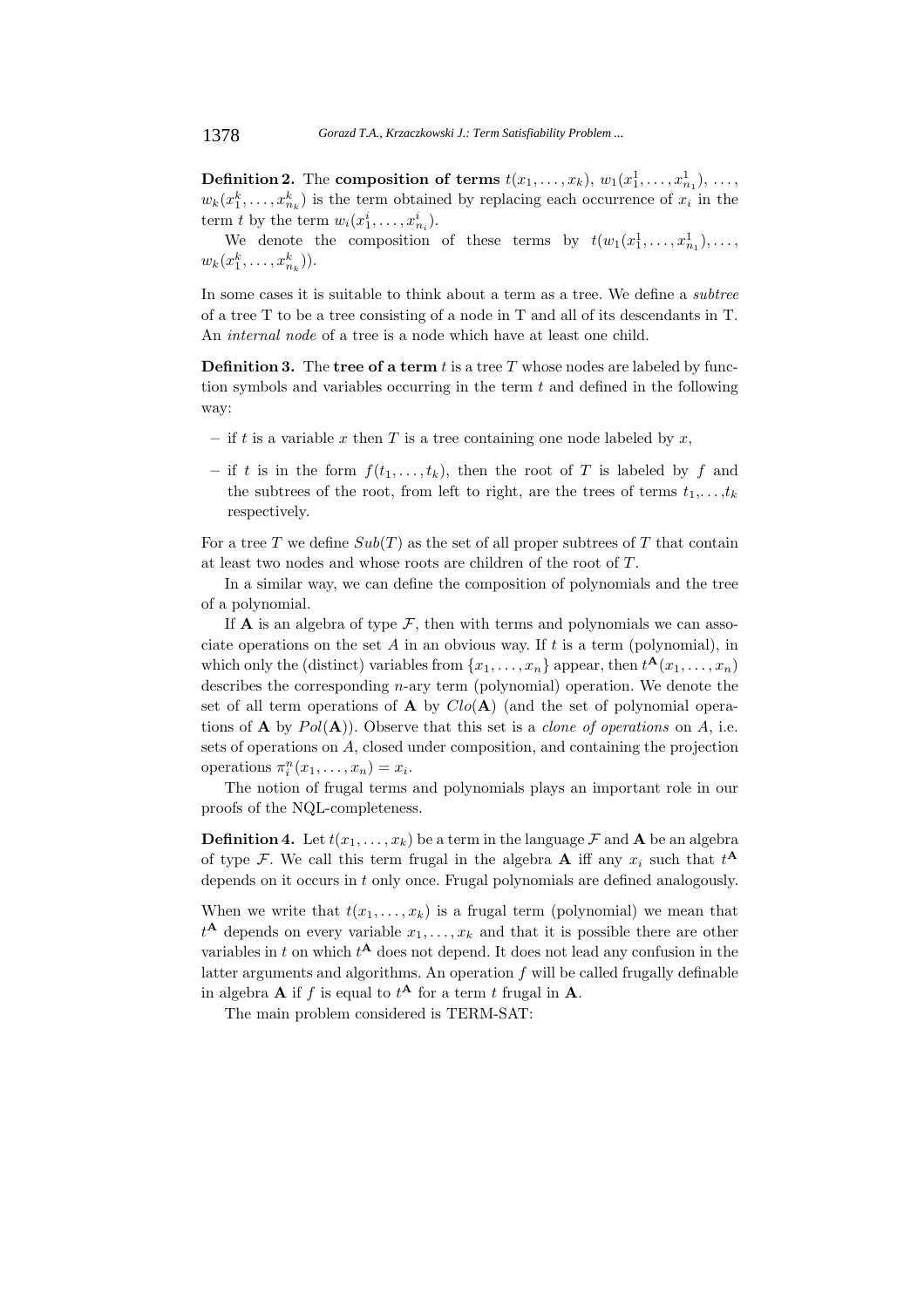**Definition 5.** For an algebra **A** the term satisfiability problem, TERM-SAT(**A**), is the decision problem with

- **Instance:** A pair of terms  $(s, t)$  with the tables of the fundamental operations of **A** corresponding to all function symbols occurring in s and t.
- **Question:** Does there exist a substitution of variables of s and t by elements of A such that the corresponding values of  $s^A$  and  $t^A$  are the same?

If in the above definition we put polynomials instead of terms we obtain the definition of POL-SAT. The tables of fundamental operations in the instances of these problems are important because we also consider algebras with infinitely many operations. Notice that the set of operations of an algebra may not be recursive. In the consequence if we did not have the tables of the fundamental operations as a part of the instance, TERM-SAT or POL-SAT for such algebras would be undecidable. For algebras of finite types it does not matter if the tables of fundamental operation occurring in terms or polynomials are a part of the input or not. In both cases, for such algebras TERM-SAT and POL-SAT have the same asymptotic complexity because all the tables of operations may be a part of the algorithm.

We do not exactly consider the problem of solving equation (i.e. looking for a solution). However, using the proofs from the paper, it is not hard to see that for a given two-element algebra, the problem of solving equations and the corresponding satisfiability problem (e.g. TERM-SAT, POL-SAT etc.) belong to the corresponding functional and decisional complexity classes.

In the next section we show a quasilinear time deterministic algorithm solving the following problem:

**Definition 6.** For the algebra **A**, we call POL-VAL(**A**) the problem with

- **Instance:** A polynomial p that does not contain any variable together with the tables of fundamental operations of **A** corresponding to all function symbols occurring in p.
- **Question:** What is the value of p**<sup>A</sup>**?

The fact that we can solve the above problem in quasilinear time is often used in proofs in this paper. The problem POL-VAL is of course a generalization of the well known CIRCUIT VALUE problem.

We will make an essential use of the Post classification for clones on the two-element set [Post 1941]. The Hasse diagram of the order on the set of such clones is presented in the following figure. We use the original Post notation for the clones on the set  $2 = \{0, 1\}$ , however, we recall them here for the reader's convenience.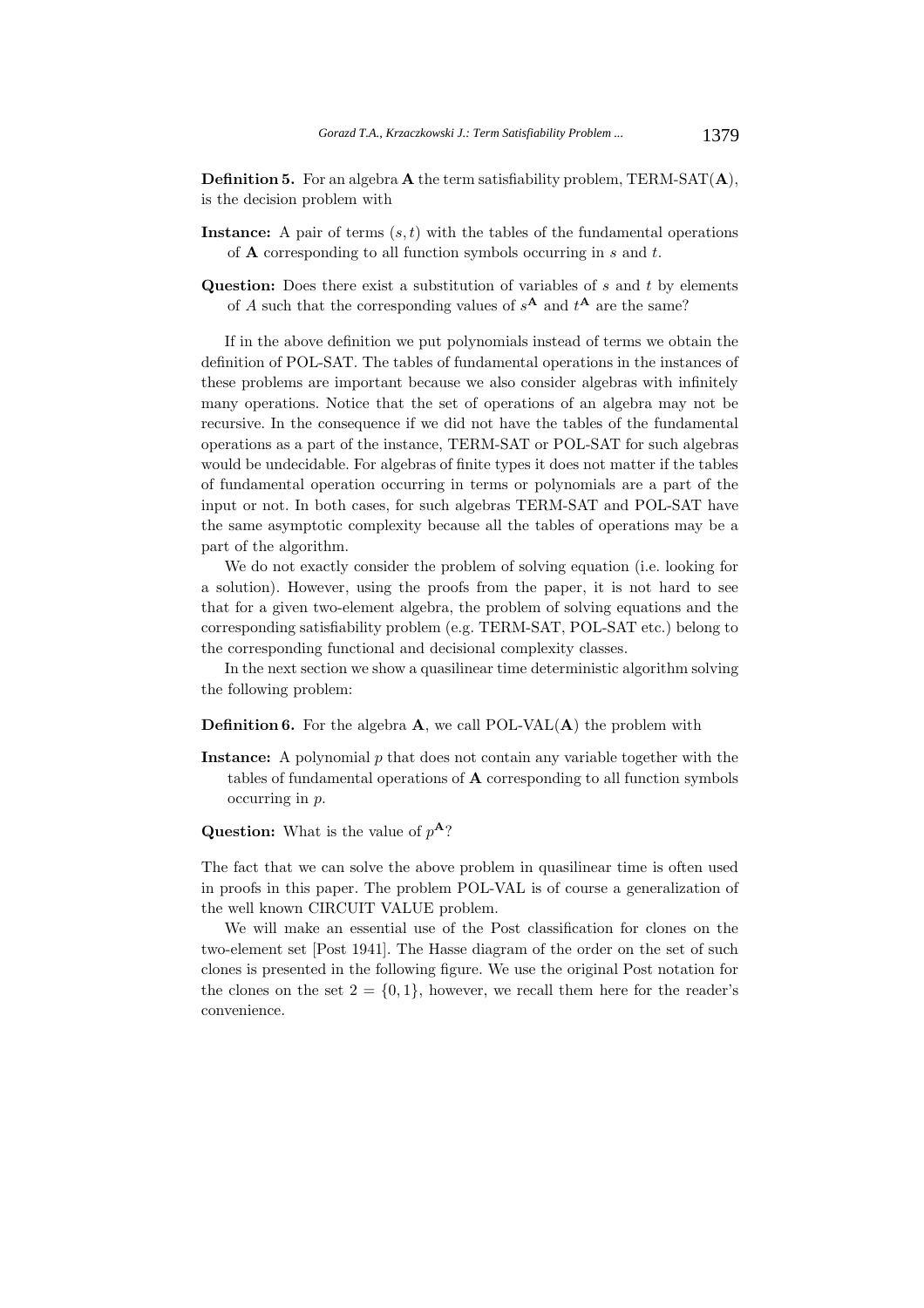

**Figure 1:** *The lattice of clones on the two-element set.*

$$
C_1 = (2, \land, \lor, \neg) \t C_3 = (2, -, \lor) \t C_4 = (2, \lor, ki)
$$
  
\n
$$
A_1 = (2, \land, \lor, 0, 1) \t A_3 = (2, \land, \lor, 0) \t A_4 = (2, \land, \lor)
$$
  
\n
$$
D_3 = (2, d, \neg) \t D_1 = (2, d, +_3) \t D_2 = (2, d)
$$
  
\n
$$
L_1 = (2, +, \neg) \t L_3 = (2, +) \t L_5 = (2, +_3, \neg) \t L_4 = (2, +_3)
$$
  
\n
$$
F_8^m = (2, -, d_m) \t F_8^\infty = (2, -) \t F_7^m = (2, ka, d_m, 0) F_7^\infty = (2, ka, 0)
$$
  
\n
$$
F_6^m = (2, ka, d_m) \t F_6^\infty = (2, ka) \t F_5^m = (2, ki, d_m) \t F_5^\infty = (2, ki)
$$
  
\n
$$
P_6 = (2, \land, 0, 1) \t P_5 = (2, \land, 1) \t P_4 = (2, \land, 0) \t P_2 = (2, \land)
$$
  
\n
$$
R_{13} = (2, \neg, 0) \t R_4 = (2, \neg) \t R_{11} = (2, 0, 1) \t R_8 = (2, 0)
$$
  
\n
$$
R_1 = (2)
$$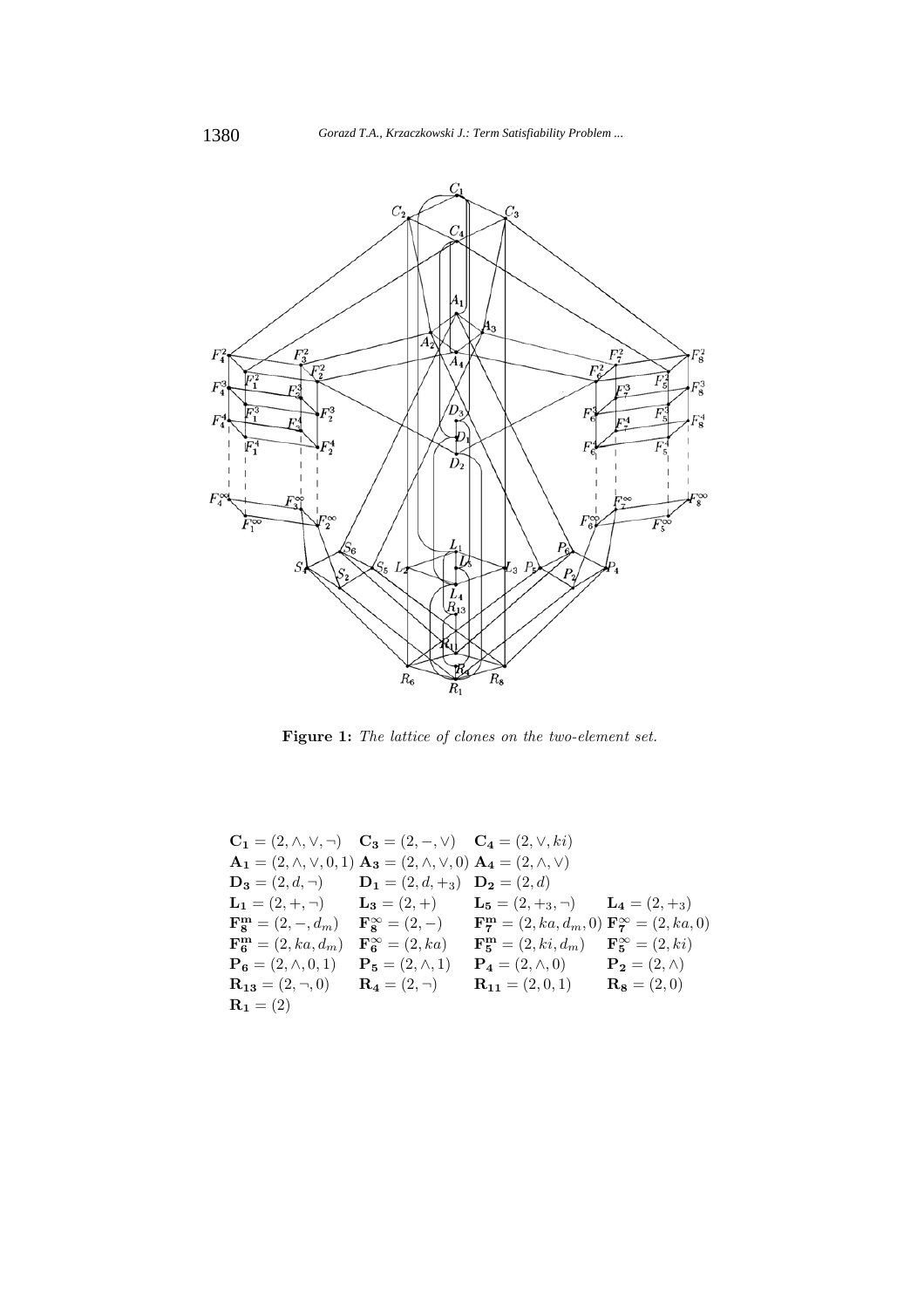where

$$
x - y = x \wedge \neg y,
$$
  
\n
$$
ki(x, y, z) = x \wedge (y \rightarrow z),
$$
  
\n
$$
ka(x, y, z) = x \wedge (y \vee z),
$$
  
\n
$$
+_{3}(x, y, z) = x + y + z \pmod{2},
$$
  
\n
$$
d_{m}(x_{0},...,x_{m}) = \bigvee_{i=0}^{m} (x_{0} \wedge ... \wedge x_{i-1} \wedge x_{i+1} \wedge ... \wedge x_{m}), \quad m \ge 2,
$$
  
\n
$$
d = d_{2}.
$$

They describe the central and right hand side parts of the diagram. The clones  $C_2$ ,  $A_2$ ,  $L_2$ ,  $R_6$ ,  $F_i^{\alpha}$  and  $S_i$  are dual to  $C_3$ ,  $A_3$ ,  $L_3$ ,  $R_8$ ,  $F_{i+4}^{\alpha}$  and  $P_i$ , respectively, in the sense that an operation **f** is dual to **g** if  $f(x_1,...x_k) = \neg g(\neg x_1,...,\neg x_k)$ , i.e. the clone X is dual to Y if the map  $\neg: 2 \longrightarrow 2$  is an isomorphism of  $(2, X)$ onto  $(2, Y)$ .

A function  $f: 2^n \to 2$  is called

- *–* monotone iff  $(\forall_{0 \le i \le n} a_i \le b_i) \Rightarrow f(a_0, ..., a_{n-1}) \le f(b_0, ..., b_{n-1}).$
- $-$  0-valid iff  $f(0, \ldots, 0) = 1$
- $-1$ -valid iff  $f(1,..., 1) = 1$

The symmetric group **S<sup>3</sup>** and alternating group **A<sup>4</sup>** are examples which show that the computational complexity of a problem parameterized by an algebra **A** may not be determined by  $Clo(\mathbf{A})$ .

**Definition 7.** We say that for a clone  $\mathcal{C}$  a problem is NQL-complete (in QL) if for any algebra **A** such that  $C = Clo(A)$  the problem is NQL-complete (in QL).

In this paper we prove that for any clone on the two-element set the problems TERM-SAT and POL-SAT are either NQL-complete or in QL.

# **3 QL and NQL**

We say that an algorithm works in quasilinear time if for an input of size  $n$  the algorithm works in time  $O(n \log^k n)$ , where k is a constant. We define QL (NQL) as a class of problems solvable in quasilinear time on the multitape deterministic (non-deterministic) Turing machines. We define NQL-completeness using reductions computable on a multitape deterministic Turing machine in quasilinear time. These classes do not depend on the number of tapes and the size of the alphabet provided that there are at least two tapes and two alphabet symbols.

In [Schnorr 1978] Schnorr proved the following important theorem:

**Theorem 8.** *SAT is NQL-complete.*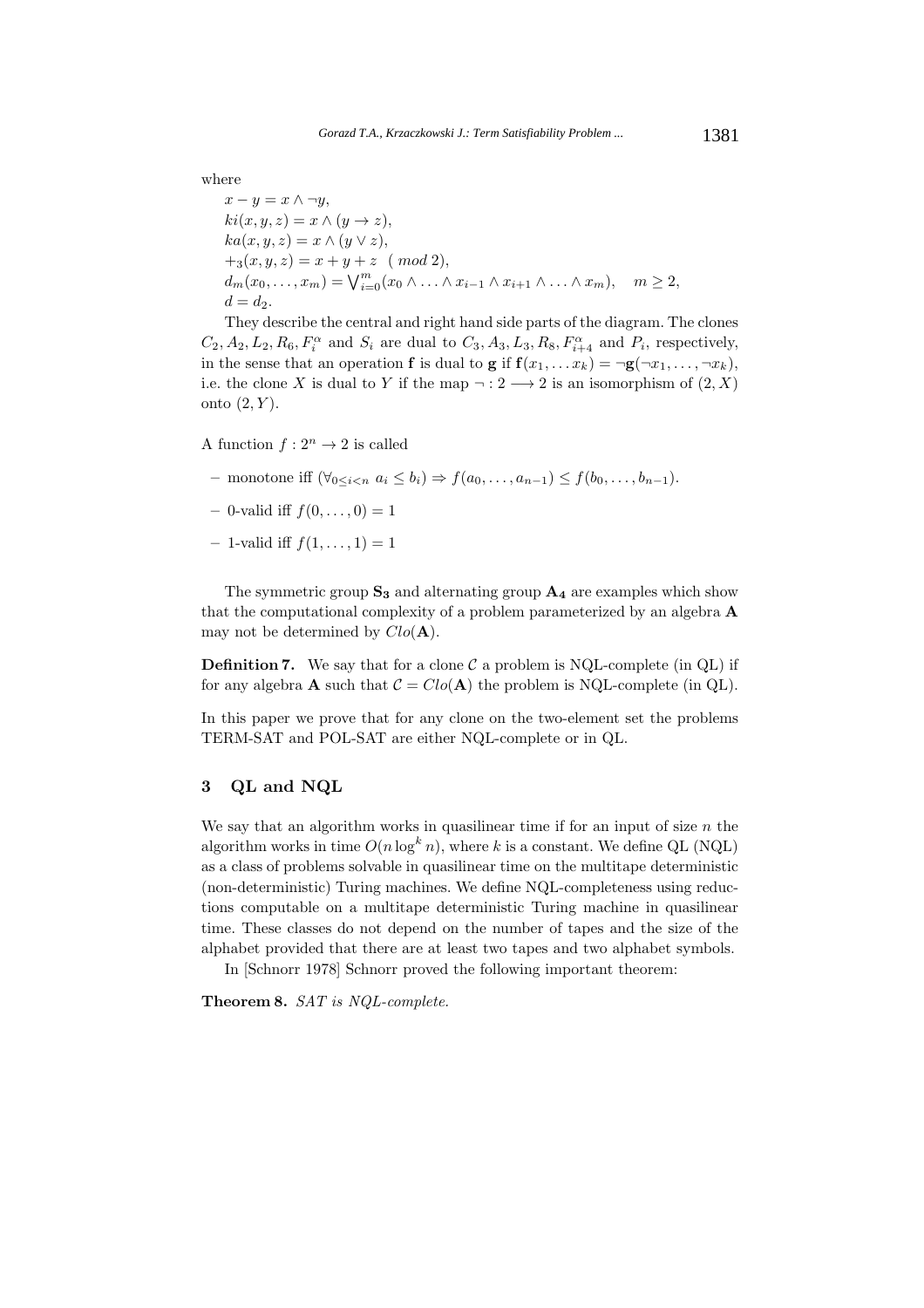It is a straightforward matter to see that 3-SAT is also NQL-complete. The easy conclusion of Theorem 8 is the following:

**Corollary 9.** *Every NQL-complete problem is NP-complete.*

Observe that if  $NQL = QL$  then  $NP = P$ . From the results obtained by Cook [Cook 1972] we have that NQL is a proper subclass of NP.

When we consider QL and NQL we have to be more careful than in the case of P and NP. For example in contrast to the polynomial time case the classes of problems solvable on the random access machine and the deterministic Turing machine in quasilinear time are probably not equal. So we cannot use in our algorithms the random access memory instead of the Turing machine's tape. On the other hand, it may be shown using technic from [Gurevich and Shelah 1989] and [Angluin and Valiant 1979] that NQL is equal to the class of problems solvable in quasilinear time on non-deterministic random access machinie.

All algorithms in this paper are parameterized by a finite algebra **A** of type F. The universe of this algebra will be the set  $A = \{a_1, \ldots, a_n\}$ , the elements will be ordered in the natural way.

The alphabet of the Turing machine will be the following:

- **–** 0, 1 for the encoding numbers
- **–** brackets,
- **–** characters for each element of the set A,
- **–** two symbols for the designation names of functions and variables. The particular function (variable) name will be represented by the special symbol with a unique number after it,
- **–** some additional characters used for separation of elements on the tape.

We assume that the alphabet is ordered as given above.

As an instance of TERM-SAT we have two terms which are written on the first tape. We assume that the tables of fundamental operations we need are written on the second tape. For a  $k$ -ary fundamental function  $f$  we encode its table in the following way: as the first symbol we write  $k$  and then

- $-$  if  $k = 0$  then f is a constant operation and its value is written on the tape,
- $-$  if  $k > 0$  then the table consists of recursively written tables of operation  $f(a_1, x_2,...,x_k),..., f(a_n, x_2,...,x_k)$  but without information about their arity.

It seems that the purpose of describing operations by their tables is to increase the size of the input but in the average case it is impossible to find significantly shorter description of operations. Notice that the number of different k-ary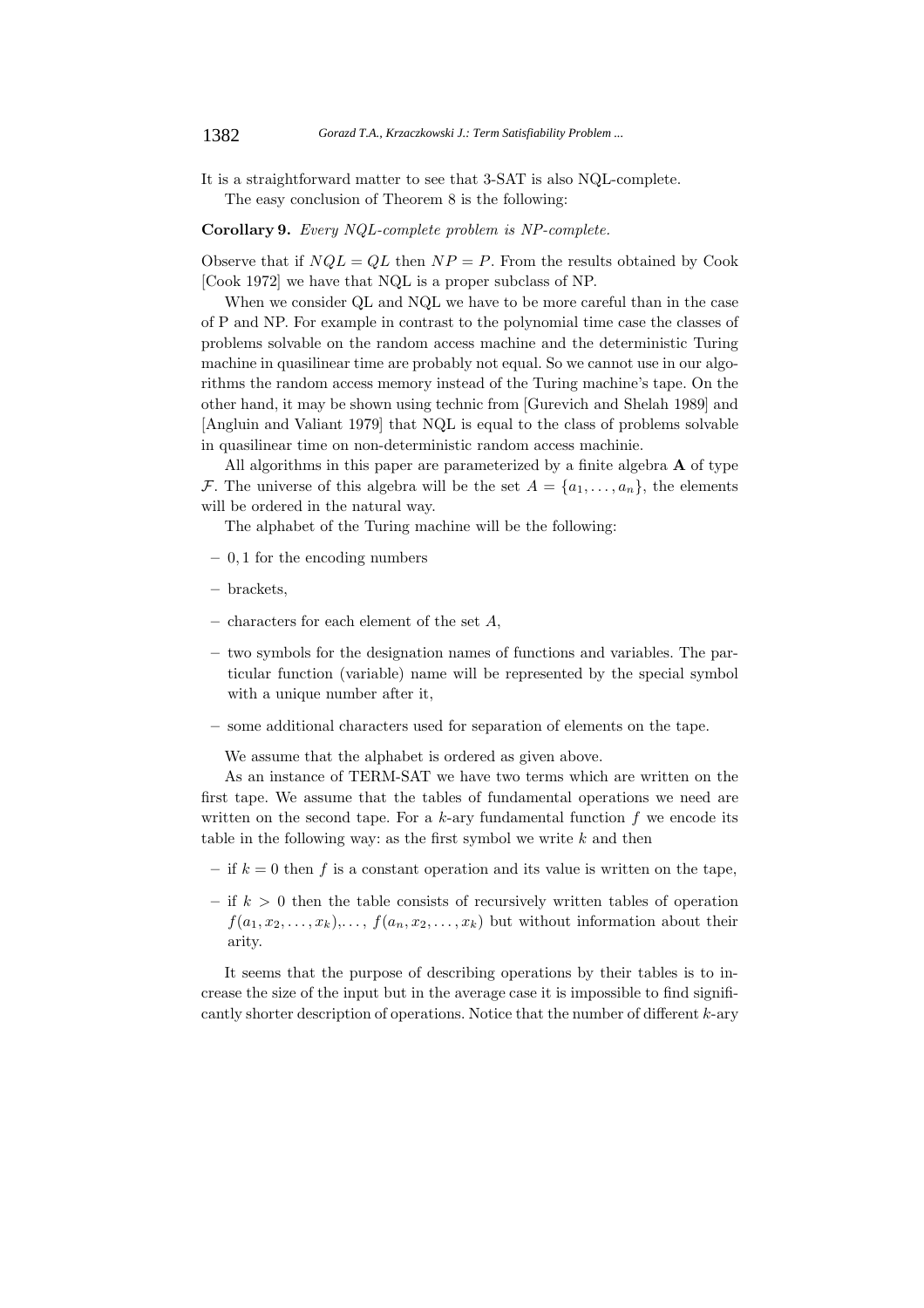operations on set A is  $|A|^{(|A|^k)}$  and hence we need  $O(\log |A|^{(|A|^k)}) = O(|A|^k)$ bits to be able to describe every such an operation. Moreover, it easy to see that the average number of bits needed to describe  $k$ -ary operations on set  $A$  is  $O(|A|^k)$ , too. For comparison, note that the size of table of a k-ary operation on set A is  $|A|^k$ .

Note that we consider also algebras with an infinite number of fundamental operations but we use the Turing machine over a finite alphabet. It implies that we need more than one character to write the function symbols and in consequence, the length of function symbols may be arbitrarily large. The similar situation is with variables. We assume that the function symbols (variables) consist of unique numbers of them and a special character used only in the function symbols (variables). We could assume that the function symbols and variables are numbered consecutively but this is not needed.

In this paper we will frequently use the notion of a *token*. The meaning of this notion depends on the context. Typically, a token may be a character but also a variable or a function symbol. Sometimes it means a function symbol with its arguments too. This will be clear from the context. The idea is that we may divide terms in many ways, and tokens are parts of terms obtained during such a process. We often use this concept when sorting elements on a tape. In this case we will only describe the main tokens, the others will be the remaining elements of the alphabet. We order tokens in such a way that the main tokens are the first ones.

One important fact we use is that one can sort elements written on the Turing machine's tape in quasilinear time. For example, it is quite easy to implement the mergesort algorithm working in deterministic quasilinear time on the Turing machine (see [Schnorr 1978], Program  $p_1$ ). Observe that the size of the input is not the number of sorted tokens but the number of characters written on the tape. One may ask if the fact that the sorted elements may be arbitrarily large increases the complexity of sorting. Fortunately, in our case the size of the sorted tokens does not affect the computational complexity of sorting. In general, for some complicated comparing functions, this may be a problem.

Note that in some algorithms we sort parts of a term. We will need to separate sorted tokens in order to be able to check easily where they start and end. Of course, this can be done in quasilinear time using an additional character. We will ignore such problems in implementations in order not to complicate the algorithms. Also when describing the Turing machines we will not talk about the additional tapes we need for sorting. The reader can easily complete all the algorithms.

For convenience we suppose that on the first tape after every function symbol there is written the arity of the symbol. On can easily convert the standard input to this form in quasilinear time using the methods presented in the following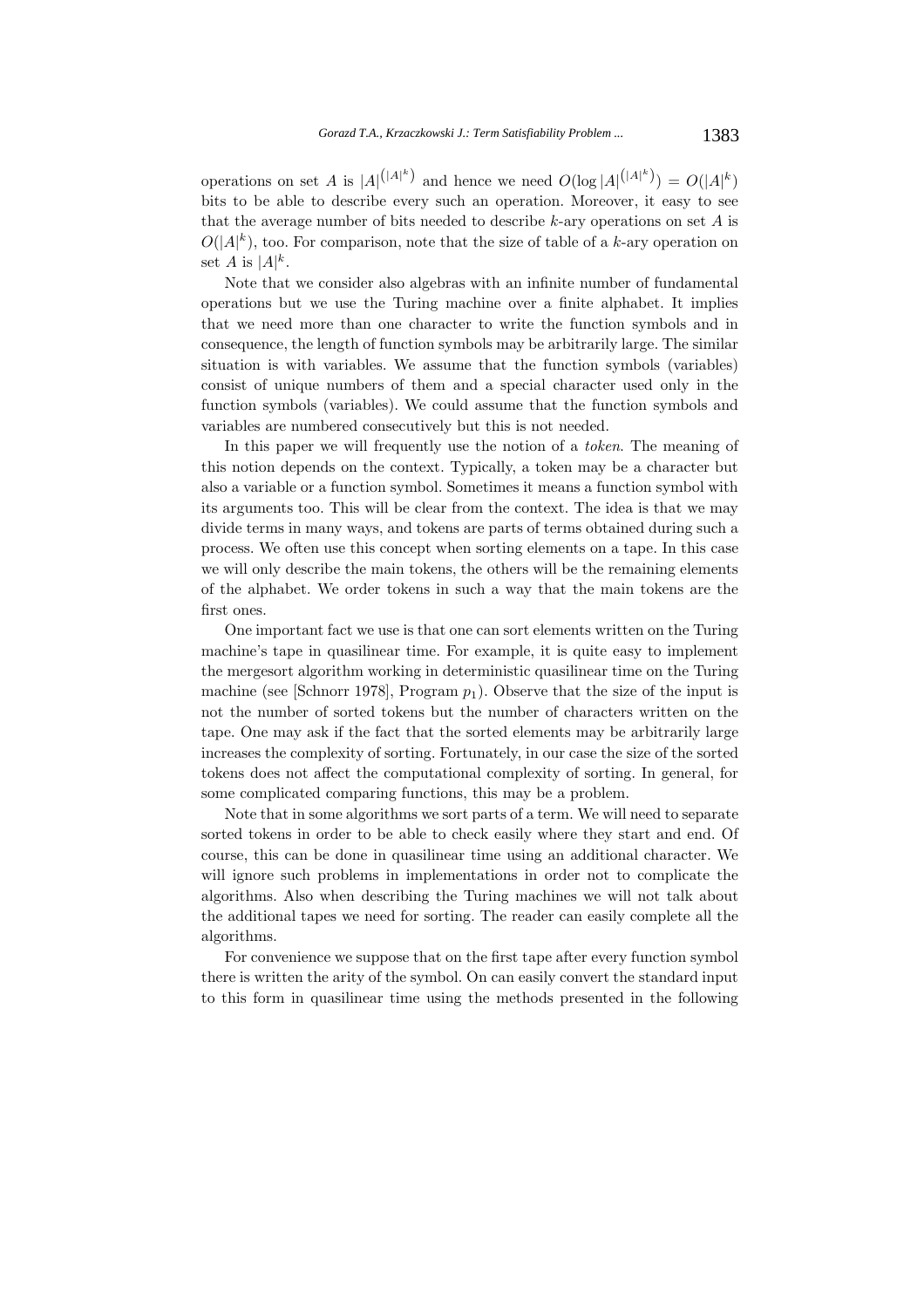sections.

#### **4 Term-Sat is in NQL**

First we will prove that TERM-SAT(**A**) for any finite algebra **A** is in NQL. The main problem in the proof is that we also allow algebras with an infinite set of operations. We note on the other hand, when we consider algebras only of finite type, the tables of operations are in fact a part of the machine, not of the input. In this case the proof is very easy. Our proof for algebras of arbitrary type will be a corollary of two lemmas.

#### **Lemma 10.** *Let* **A** *be a finite algebra.*

*There is a deterministic Turing machine which for a given frugal polynomial*  $t(x_1, \ldots, x_k)$  and polynomials  $w_1(x_1^1, \ldots, x_{n_1}^1), \ldots, w_k(x_1^k, \ldots, x_{n_k}^k)$  over **A** creates their composition – *i.e.* the polynomial  $t(w(x_1^1, \ldots, x_{n_1}^1), \ldots, w(x_1^k, \ldots, x_{n_k}^k))$ <br>is musclinear time. *– in quasilinear time.*

*Proof.* We show the deterministic Turing machine *M* composing the given polynomials over **A** in quasilinear time. We may assume that machine *M* has three main tapes. On the first one there is the polynomial  $t$ . On the second tape there are polynomials  $w_1(x_1^1, \ldots, x_{n_1}^1), \ldots, w_k(x_1^k, \ldots, x_{n_k}^k)$  ordered by their indexes. The third tape is an auxiliary one.

Notice that the naive algorithm which just rewrites the polynomial  $t$  and substitutes its variables by appropriate polynomials works in quadratic time. It is because the variables in the polynomial  $t$  may occur in different orders and on a Turing machine to find the polynomial  $w_i$  we have to shift the machine head step by step. This can take linear time. The main idea used in this proof is the same as that used by Schnorr [Schnorr 1978] to prove that SAT is in NQL.

The main tokens on the first tape will be the names of variables ordered by their indexes. Let n be the number of tokens. The machine *M* writes on the third tape the numbers from 1 to n. In the next step *M* sorts tokens on the first tape. While sorting *M* applies the same transformation simultaneously to the corresponding numbers on the third tape. After that the machine *M* substitutes every occurrence of any variable on the first tape by corresponding polynomial from the second one (every occurrence of  $x_i$  should be replaced by  $w_i(x_1^i, \ldots, x_{n_i}^i)$ ). It possible to do the substitution in linear time using one auxiliary tape.

The last thing the machine *M* has to do is to sort the numbers on the third tape applying the same transformation simultaneously to the corresponding tokens on the first tape. The main tokens on the first tape will be the polynomials  $w_1(x_1^1, \ldots, x_{n_1}^1), \ldots, w_k(x_1^k, \ldots, x_{n_k}^k)$ . Now, the first tape contains the polyno-<br>wield the function of the function of the function of the function mial  $t(w(x_1^1, \ldots, x_{n_1}^1), \ldots, w(x_1^k, \ldots, x_{n_k}^k))$ . Because of the frugality of t the final<br>tarm is not langer than the input only are seen see that M works in succilinear term is not longer than the input and one can see that *M* works in quasilinear time.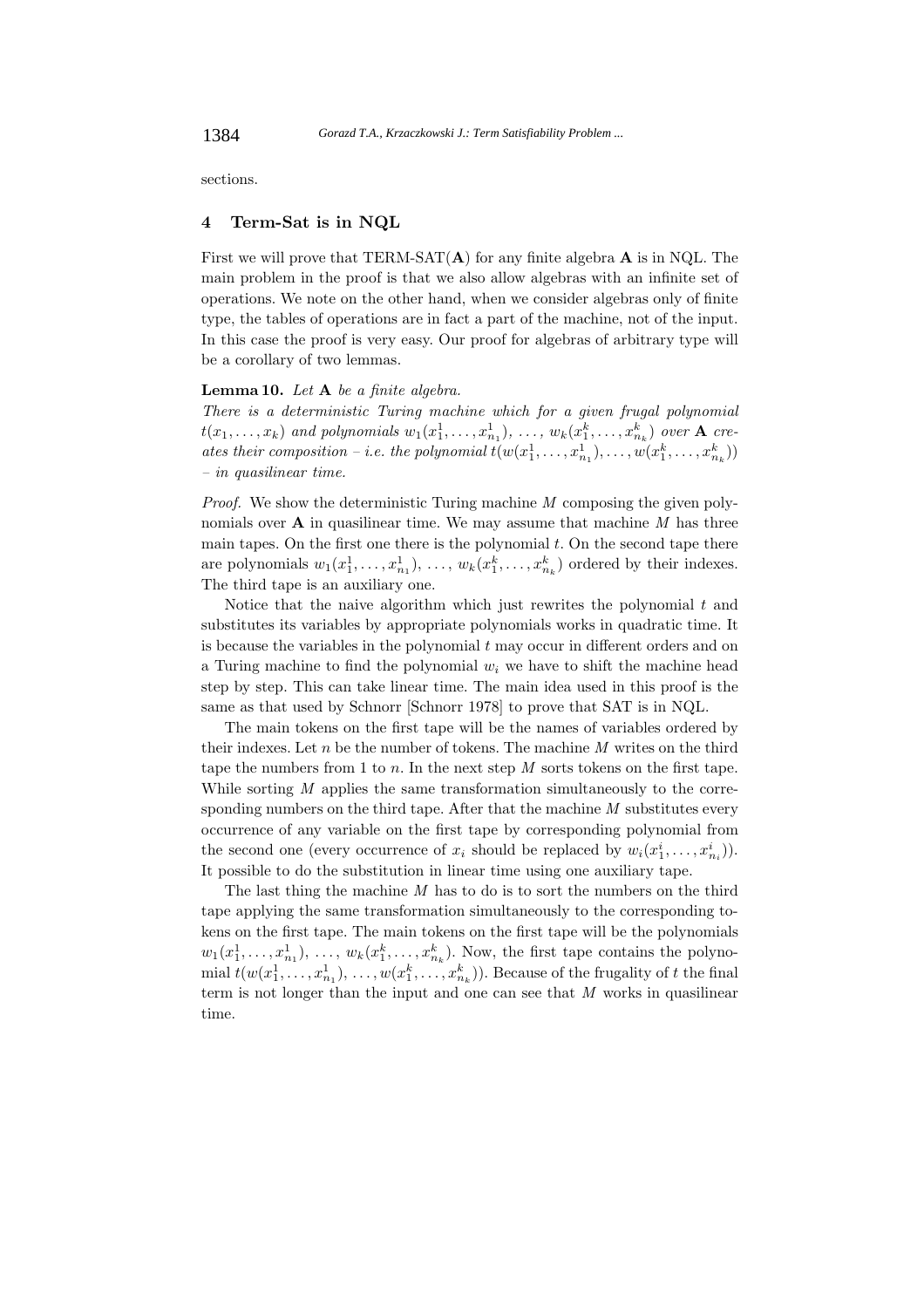Notice that if the polynomial  $t$  in the Lemma 10 were not frugal then the size of the composition of polynomials can be even quadratic in the size of the input. Obviously, in such a case there is no quasilinear algorithm composing polynomials.

**Corollary 11.** *Let* t *be a term over* **A***. There is a deterministic Turing machine which substitutes all variables of* t *by given values from* A *in quasilinear time.*

*Proof.* This comes directly from the proof of Lemma 10. Notice that because the length of the elements of A is equal to 1 we do not need the assumption about the frugality of t.

To prove the second lemma mentioned above we will need the following observation:

**Observation 12.** *Let* T *be a set of trees closed under formation of subtrees and let*  $s : \mathcal{T} \to \mathbb{N}$  *be defined as follows:* 

- $s(T) = 1$  *if* t has at most one internal node,
- $s(T) = max\{s(X) : X \in Sub(T)\}\$ if there is exactly one tree R such that  $s(R) = max\{s(X) : X \in Sub(T)\},\$
- $s(T) = max\{s(X) : X \in Sub(T)\} + 1$  *if there are at least two trees*  $R_1, R_2 \in$  $Sub(T)$  *such that*  $R_1 \neq R_2$  *and*  $s(R_1) = s(R_2) = max\{s(X) : X \in Sub(T)\}.$

*Then*  $s(T)$  *is*  $O(\log_2 |T|)$ *, where*  $|T|$  *is the number of nodes of tree*  $T$ *.* 

*Proof.* We will show that  $s(T) \leq \log_2 |T| + 1$ . The proof will be by induction on the structure of  $T$ . The case where  $T$  has at most one internal node is obvious. Now it is enough to consider the last two cases of the definition of s. In the second case we have that  $s(T) = s(R) \le log_2|R| + 1 \le log_2|T| + 1$ . In the third case we assume without a loss of generality that  $|R_1| \leq |R_2|$ . Hence, we have that

$$
s(T) = s(R_1) + 1 \le \log_2 |R_1| + 1 + 1 = \log_2 |R_1| + \log_2 2 + 1 =
$$
  
=  $\log_2 (2 \cdot |R_1|) + 1 \le \log_2 |T| + 1$ .

The second lemma needed to prove that TERM-SAT(**A**) for any finite algebra **A** is in NQL is the following:

**Lemma 13.** *Let* **A** *be a finite algebra. Then the problem* POL*-*VAL(A) *is solvable in quasilinear time.*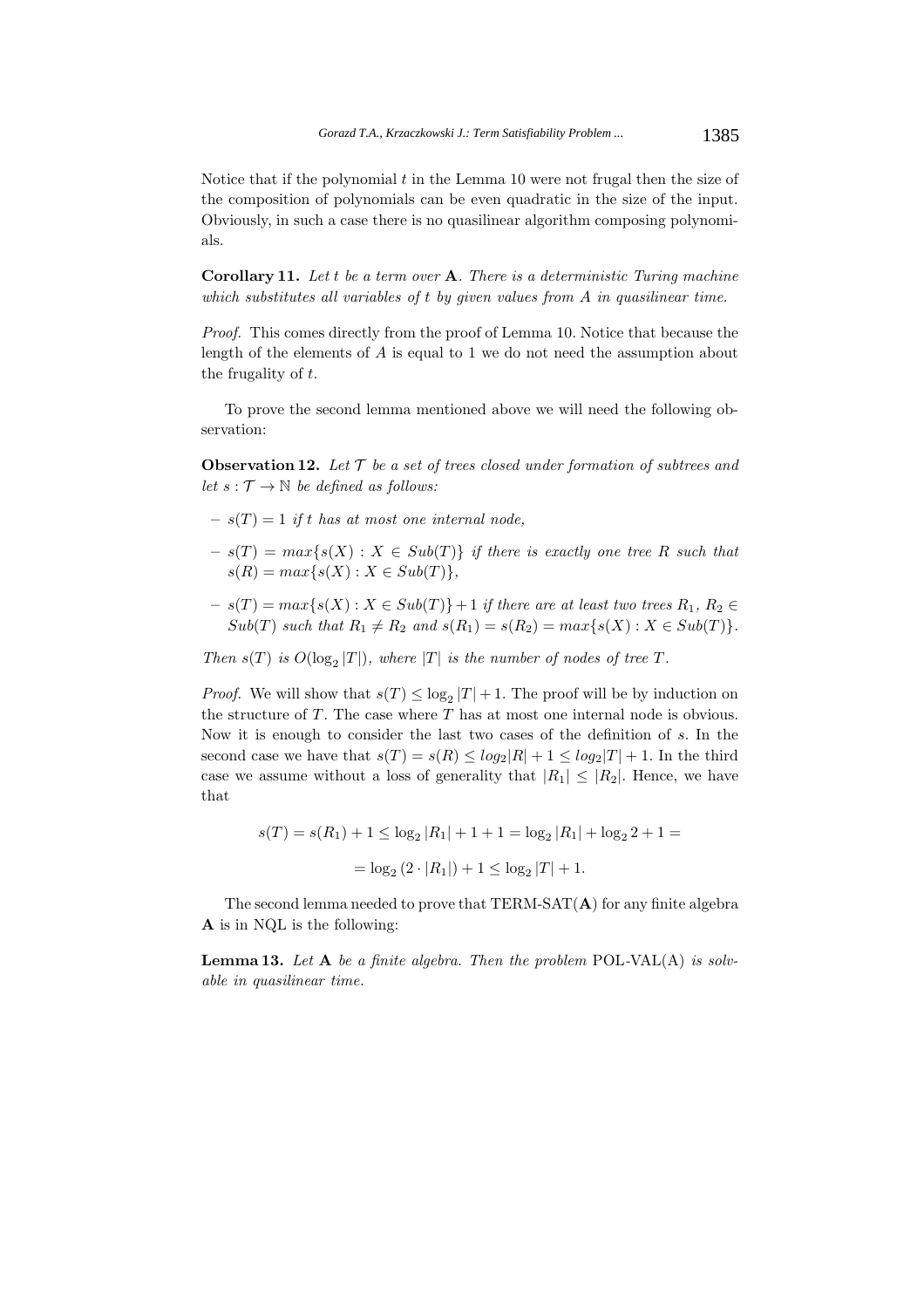*Proof.* We will show a quasilinear time algorithm computing the value of a given polynomial without any variable in it. Our algorithm will step by step compute values of unbranched paths in the tree of the considered polynomial as long as it computes the value of the polynomial. An *unbranched path* of a polynomial is a maximal subtree of the tree of the polynomial such that every node of this subtree has at most one child which is not a leaf.

Let  $p$  be the polynomial given in the input. We will use five main tapes. We assume that the polynomial  $p$  is on the first tape and the tables of fundamental operations of  $\bf{A}$  corresponding to all function symbols occurring in  $p$  are on the second tape. We use the standard lexicographic order when sorting tokens.

To make it clearer how our algorithm works we present it through the example of the unbranched path:

$$
f(a_1, g(a_2, h(a_1)), a_3), \tag{1}
$$

where  $f, g, h$  are the function symbols and  $A = \{a_1, a_2, a_3\}.$ 

# **Algorithm 14.**

- 1. Repeat steps  $(2)-(8)$  until the value of p is computed.
- 2. Rewrite all unbranched paths from the first to the third tape in the following way: for every internal node of a path write the function symbol from the node with all possible values of children. Rewrite nodes contained in the same path in the order from the top to the bottom. Rewrite paths in the order of their occurrence in  $p$ . For example  $(1)$  we will obtain:

 $f(a_1, a_1, a_3), f(a_1, a_2, a_3), f(a_1, a_3, a_3), g(a_2, a_1), g(a_2, a_2), g(a_2, a_3), h(a_1)$ 

- 3. Now on the third tape the tokens are the occurrences of function symbols together with their arguments. Let  $m$  be the number of tokens. Write on the fourth tape the numbers from 1 to  $m$ .
- 4. Sort tokens on the third tape in the lexicographic order and apply the same transformation simultaneously to the corresponding numbers on the fourth tape.
- 5. Substitute tokens on the third tape by their values.
- 6. Restore the original order of tokens of the third tape by simultaneous sorting numbers on the fourth tape.

Suppose that for the path in the example (1) we obtain the values:

$$
a_3, a_3, a_1, a_1, a_3, a_1, a_2\\
$$

7. Compute values of all paths and write them on the fifth tape. For the path in the example (1) this will be the value  $a_1$ .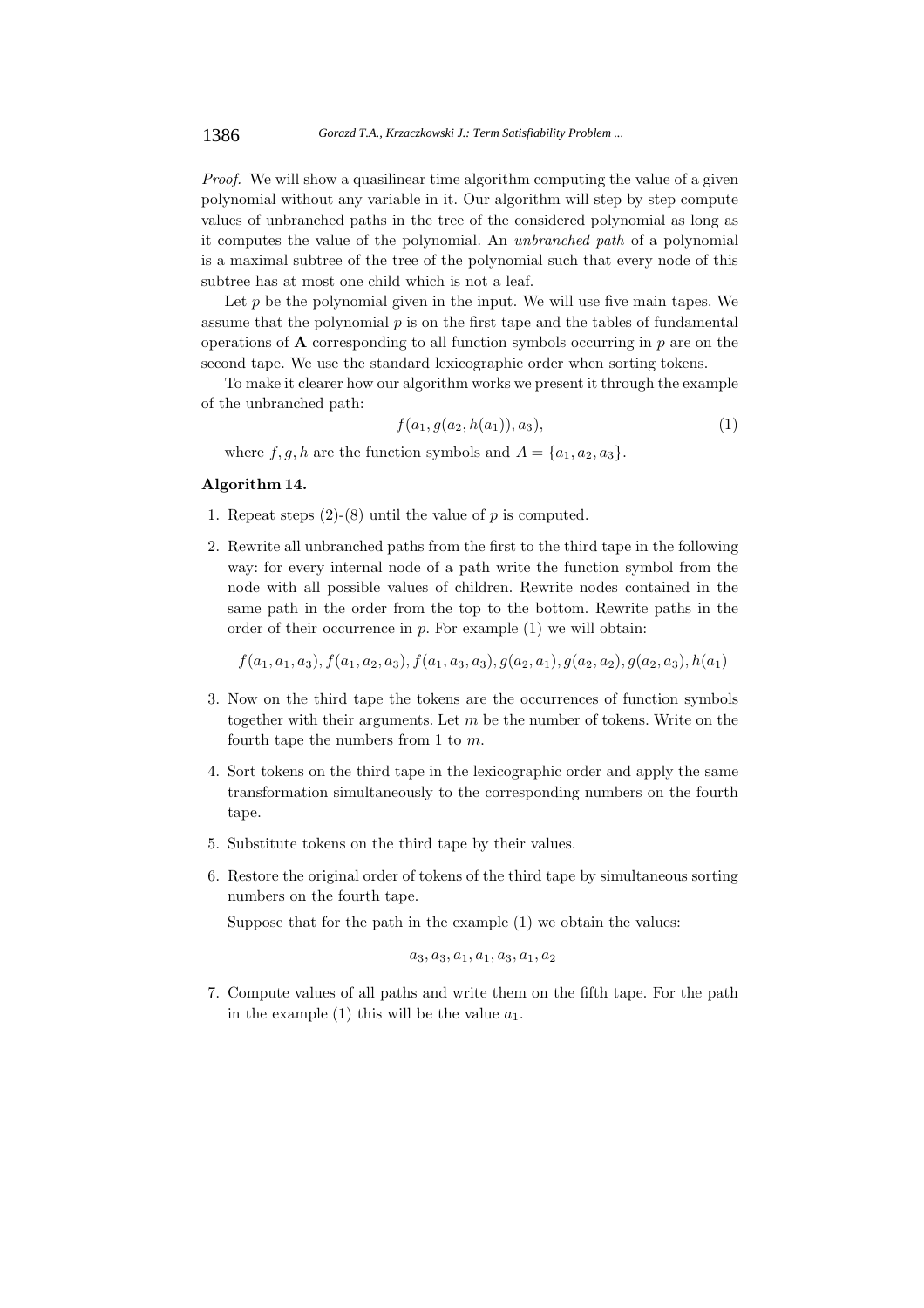8. Substitute every unbranched path in the polynomial on the first tape by its value.

It is obvious that the above algorithm computes the value of  $p$ . The problem is if the computations could be done in quasilinear time. First observe that the length of the symbols on the third tape in step (2) is at most linearly bigger than the size of the polynomial written on the first tape. It is because the algebra is a part of the algorithm not a part of the input. Hence, it is clear that steps  $(3)$ ,  $(4)$ and (6) may be computed in quasilinear time. To compute step (5), it is enough to read the second and third tapes once. Hence, we have that step (5) may be done in quasilinear time. Step (7) can be done in linear time reading the values on the fourth tape from the end to the beginning. Now step (8) can by done in linear time if, for example, in step (2) we write the positions of the occurrences of unbranched paths on an auxiliary tape.

Step (2) may be computed in quasilinear time using an algorithm reading the polynomial from its end to the beginning with the auxiliary tape as a stack. The algorithm stores on the stack the read constants and function symbols with the information if a given symbol belongs to an unbranched path. If the algorithm reaches a function symbol then it gets and removes arguments of this function from the stack. Next, the algorithm pushes on the stack the function symbol with the information if it belongs to an unbranched path. Function symbols belonging to some unbranched paths are written on the third tape together with all possible values of their arguments.

It remains to show that steps (2)-(8) of Algorithm 14 will be computed at most  $O(\log n)$  times, where n is the length of p. Note that the value of every unbranched path of  $p$  is computed in one turn of the loop. Hence, steps  $(2)-(8)$ will be computed  $s(T)$  times, where s is the function from Observation 12 and  $T$  is the tree of the polynomial  $p$ . To complete the proof consider that from Observation 12  $s(T)$  is  $O(\log n)$ .

Now we are ready to prove the main theorem in this section.

**Theorem 15.** *For any finite algebra* **A** *the problem* TERM*-*SAT(**A**) *is in NQL.*

*Proof.* The following algorithm running on a non-deterministic Turing machine checks if a given equation over **A** has a solution:

#### **Algorithm 16.**

- 1. Write on the auxiliary third tape a list of values of variables (in a nondeterministic way).
- 2. Substitute variables occurring in terms of the equation by the values written on the third tape.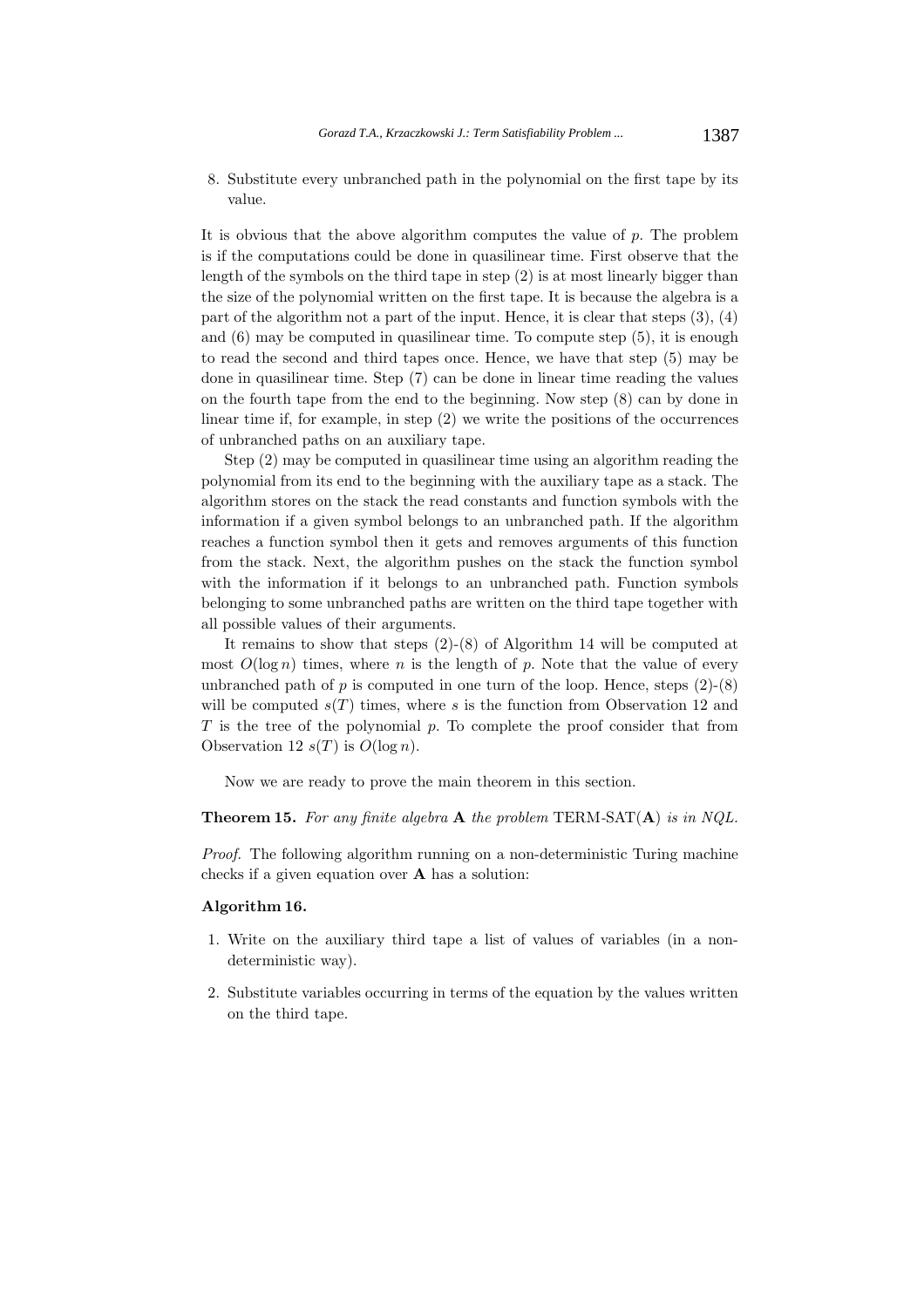- 3. Compute values of polynomials obtained in step (2).
- 4. If the values computed in step (3) are equal return YES. Otherwise return NO.

The fact that the above algorithm solves  $TERM-SAT(A)$  on a non-deterministic Turing machine is obvious. The only thing we need to justify is that steps (2) and (3) may be computed in quasilinear time. We have it from Corollary 11 and Lemma 13.

The immediate corollary of the above theorem is that POL-SAT(**A**) is in NQL for any finite algebra **A**.

## **5 TERM-SAT and Two-Element Algebras**

In this section we show the classification of two-element algebras according to the computational complexity of TERM-SAT. We will use the same type of Turing machines as before but we will consider only algebras on the set  $\{0, 1\}$ .

First we start with algebras for which TERM-SAT is NQL-complete :

**Lemma 17.** For a function  $f: 2^n \to 2$  the following are equivalent:

*(i)* f *is affine, i.e.*  $f \in Clo(\mathbf{L_1})$ 

- *(ii) for any pairwise different*  $\overline{a_0}, \overline{a_1}, \overline{a_2}, \overline{a_3} \in 2^n$  *which differ at most on positions*  $0 \leq i \neq j \leq n-1$ , we have one of the following:
	- $-f(\overline{a_0})=f(\overline{a_1})=f(\overline{a_2})=f(\overline{a_3})$  or
	- $-f(\overline{a_q}) = f(\overline{a_h}) \neq f(\overline{a_k}) = f(\overline{a_l})$ , where  $\{g, h, k, l\} = \{0, 1, 2, 3\}$

*Proof.*  $(i) \Rightarrow (ii)$ 

It is enough to observe, that  $f(x_0...x_{n-1}) = \sum_{i\in I} x_i + c$ , for some set  $[0, n-1]$  and  $c = 0$  or 1. Then the proof is obvious  $(i) \rightarrow (i)$  $I \subseteq \{0 \dots n-1\}$  and  $c = 0$  or 1. Then the proof is obvious.  $(ii) \Rightarrow (i)$ 

First, we show that for any  $0 \leq i \leq n-1$  exactly one of the following holds:

- (a)  $\forall_{(a_0...a_{n-1})\in 2^n} f(a_0...a_{i-1},0,a_{i+1}...a_{n-1}) = f(a_0...a_{i-1},1,a_{i+1}...a_{n-1})$
- (b)  $\forall_{(a_0...a_{n-1})\in 2^n} f(a_0...a_{i-1},0,a_{i+1}...a_{n-1}) \neq f(a_0...a_{i-1},1,a_{i+1}...a_{n-1})$

Suppose,  $f(a_0, \ldots, a_{i-1}, 0, a_{i+1}, \ldots, a_{n-1}) \neq f(a_0, \ldots, a_{i-1}, 1, a_{i+1}, \ldots, a_{n-1})$ for some  $i, a_0, \ldots, a_{i-1}, a_{i+1}, \ldots, a_{n-1}$ .

Take a tuple  $(b_0,\ldots,b_{i-1},b_{i+1},\ldots,b_{n-1})$  which differs from  $(a_0,\ldots,a_{i-1},b_i)$  $a_{i+1},\ldots,a_{n-1}$ ) exactly on one position.

Now, from (ii) we have  $f(b_0...b_{i-1},0,...b_{n-1}) \neq f(b_0...b_{i-1},1,...b_{n-1}).$ Notice, that we can reach any element of  $2^{n-1}$  from  $(a_0, \ldots, a_{i-1}, a_{i+1}, \ldots, a_{n-1}),$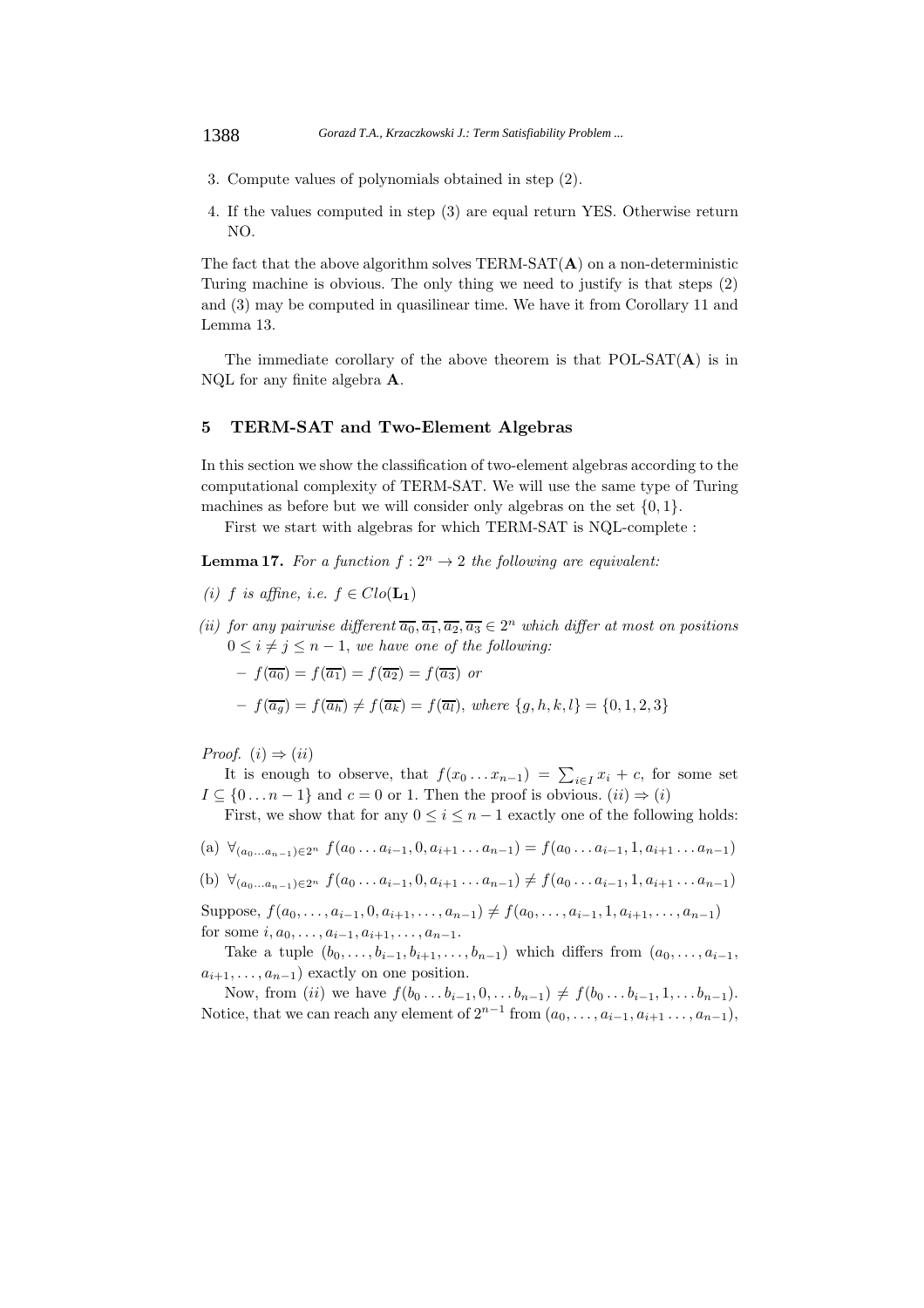step by step, by changing only one position in every step. Hence, for all tuples  $(c_1, \ldots, c_{i-1}, c_{i+1}, \ldots, c_n) \in 2^{n-1}$  we have that  $f(c_0 \ldots c_{i-1}, 0, c_{i+1}, \ldots, c_{n-1}) \neq$  $f(c_0 \ldots c_{i-1}, 1, c_{i+1}, \ldots c_{n-1})$ 

Let I be the set of all  $0 \leq i \leq n-1$  such that (b) is true. It is easy to see that  $f(x_0 \ldots x_{n-1}) = \sum_{i \in I} x_i + f(0, \ldots, 0).$ 

**Lemma 18.** For an algebra **A** such that  $\land, \neg \in Clo(A)$  and  $\land$  is frugally defin*able over* **A***, the problem* TERM*-*SAT(**A**) *is NQL-complete.*

*Proof.* It is clear that  $\vee$  and the constant 1 are also definable over **A**. There is an obvious reduction from 3-SAT to TERM-SAT $(A)$ , which transforms the formula

$$
(x_1^1 \vee x_2^1 \vee x_3^1) \wedge \ldots \wedge (x_1^k \vee x_2^k \vee x_3^k),
$$

where  $x_i^j$  are the variables or negations of variables, into the equation

$$
(x_1^1 \vee x_2^1 \vee x_3^1) \wedge \ldots \wedge (x_1^k \vee x_2^k \vee x_3^k) = 1.
$$

In order to obtain a reduction to TERM-SAT(A) we have to express the last equation in the language of **A**. First in the preprocessing we find a term defining the constant 1 and the term  $v(x_1^1, x_2^1, x_3^1)$  such that  $v^{\mathbf{A}}(x_1^1, x_2^1, x_3^1) = x_1^1 \vee x_2^1 \vee x_3^1$ .

Let  $c_2(x_1, x_2)$  be a term over **A** which frugally defines  $x_1 \wedge x_2$ . Now we are looking for a term  $c_k(x_1,...x_k)$  over **A** defining the function  $x_1 \wedge ... \wedge x_k$ . Notice that  $k$  is not known in the preprocessing.

One can see that if we have a frugal term  $c_i$  representing the conjunction of i variables, we can obtain a frugal term representing the conjunction of 2i variables by applying Lemma 10 to the terms  $c_2, c_i, c_i$ . In this way, in quasilinear time we can obtain the term  $c_k(x_1,...x_k)$ .

In the last step of our reduction we apply Lemma 10 for terms  $c_k(x_1,...x_k)$ ,  $v(x_1^1, x_2^1, x_3^1) \ldots v(x_1^k, x_2^k, x_3^k).$ 

It turns out that there are only two clones for which TERM-SAT is NQLcomplete. The first one is the clone of all operations on the two-element set.

#### **Lemma 19.** TERM-SAT *for the clone*  $Clo(2, \land, \neg)$  *is NQL-complete.*

*Proof.* Let  $\mathbf{A} = (2, F)$  and  $Clo(\mathbf{A}) = Clo(2, \wedge, \neg)$ . Thus, there exist  $f_u, f_p \in F$ such that  $f_u$  is not monotone and  $f_p$  is not affine  $(Clo(\mathbf{A}) \nsubseteq Clo(\mathbf{A_1})$  and  $Clo(\mathbf{A}) \nsubseteq Clo(\mathbf{L_1})$ .

Because  $f_u$  is not monotone there are  $(a_0, \ldots, a_i, a_{i+1}, \ldots, a_{n_u-1}) \in 2^{n_u-1}$ such that  $f_u(a_0,...,a_i, 1, a_{i+1},...,a_{n_u-1}) \leq f_u(a_0,...,a_i, 0, a_{i+1},...,a_{n_u-1}).$ It is easy to see that  $\neg(x) \equiv f_u(a_0,\ldots,a_i,x,a_{i+1},\ldots,a_{n_u-1})$  (obviously  $1,0 \in$  $Clo(\mathbf{A})$  and in consequence  $\neg$  is frugally definable over **A**.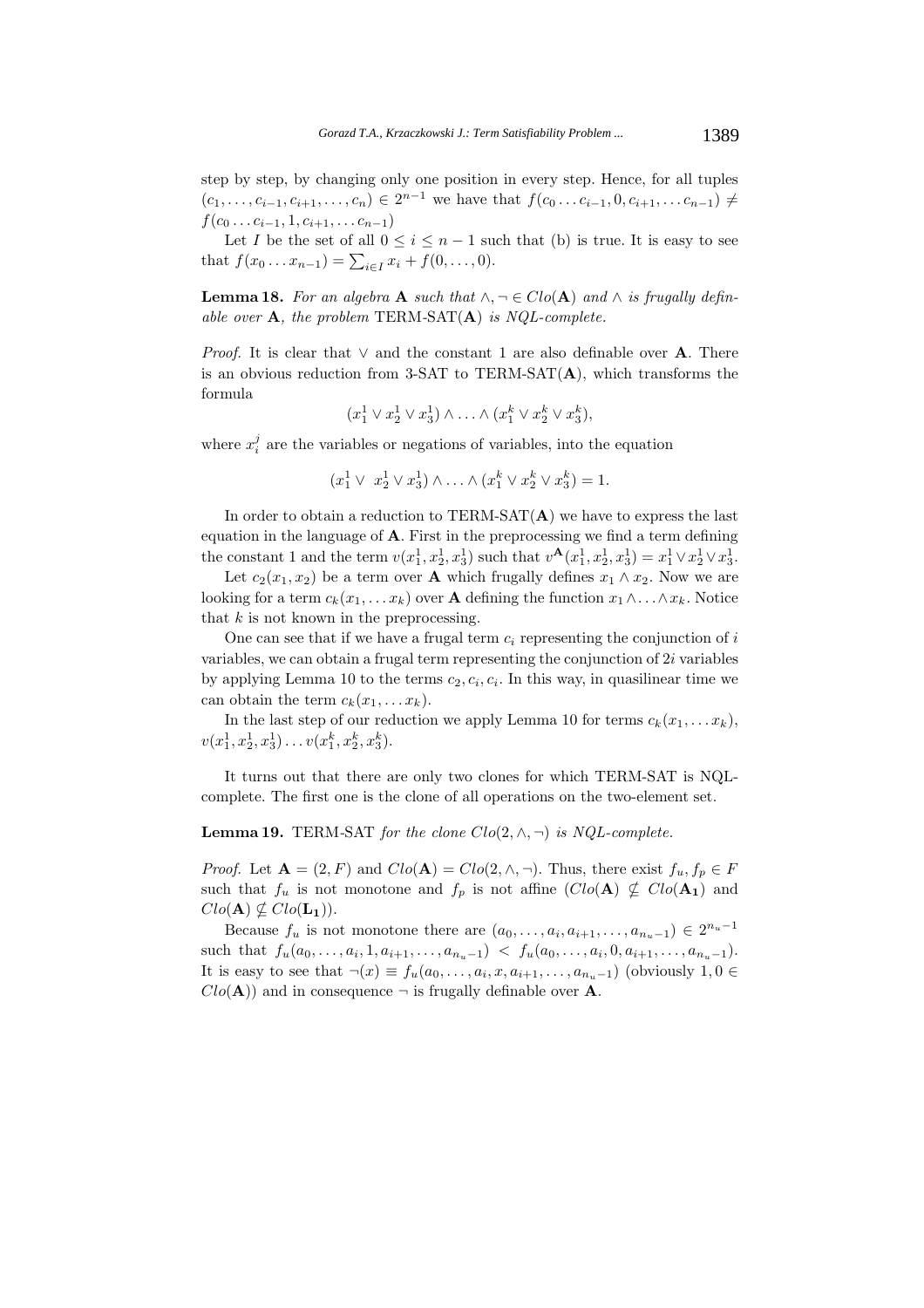On the other hand, because of the fact that  $f_p$  is not affine, from Lemma 17 there are pairwise different  $\overline{b_1}, \overline{b_3}, \overline{b_3}, \overline{b_4} \in 2^{n_p}$  which differ at most on the positions  $0 \leq i \neq j \leq n_p$  and  $f_p(\overline{b_1}) = f_p(\overline{b_3}) = f_p(\overline{b_3}) \neq f_p(\overline{b_4})$ .

Now, consider  $F(x, y) = f_p(b_0, \ldots, b_{i-1}, x, b_{i+1}, \ldots, b_{j-1}, y, b_{j+1}, \ldots, b_{n_p-1}).$ It is easy to see that  $F(x, y)$  is equivalent to one of the following functions  $x \vee y$ ,  $x \wedge y$ ,  $\neg x \vee \neg y$ ,  $\neg x \wedge \neg y$ ,  $\neg x \vee y$ ,  $\neg x \wedge y$ ,  $x \vee \neg y$  or  $x \wedge \neg y$ . The term  $F(x, y)$  is of course a frugal one.

To complete the proof, observe that using  $F(x, y)$  and  $\neg$  we can create a frugal term defining ∧. From this fact based on Lemma 18 we have that TERM-SAT(**A**) is NQL-complete.

The second clone for which TERM-SAT is NQL-complete is the clone  $D_3$ 

#### **Lemma 20.** TERM-SAT *for the clone*  $Clo(2, d, \neg)$  *is NQL-complete.*

*Proof.* Let **A** be an algebra with  $Clo(\mathbf{A}) = Clo(\mathbf{D_3})$ . If to the basic operations of  $\bf{A}$  we add the constant operation 1 we obtain a new algebra  $\bf{A}'$  such that  $Clo(\mathbf{A}') = Clo(2, \wedge, \neg).$ 

Call  $\neg$  a term in the language of **A** representing negation.

We will define a reduction from 3-SAT to TERM-SAT(**A**). Let S be a 3-SAT instance. First, we verify whether  $S$  is a tautology or not. This can be easily done in quasilinear time, for example, by checking if any of the clauses can be false. We reduce every tautology to the equation  $x = x$ .

If  $S$  is not a tautology we compute the reduction from the proof of Lemma 19 to obtain the term  $t'(x_1,\ldots,x_k)$  over **A**' which is equal to 1 iff S is true (for the same valuation of variables). Next in  $t'(x_1,\ldots,x_k)$  we replace every occurrence of constant 1 with a new variable u. We call the new term  $t(x_1,...,x_k, u)$ . Now we reduce S to the following instance of  $TERM-SAT(A)$ 

$$
t(x_1, ..., x_k, u) = t(x'_1, ..., x'_k, \neg u),
$$
\n(2)

where  $\{x_1, \ldots, x_k\} \cap \{x'_1, \ldots, x'_k\} = \emptyset$ .<br>We have to show that the precedure

We have to show that the procedure described above is in fact a reduction.

One can see that all the above operations can be done in the quasilinear time and that the size of  $t(x_1,\ldots,x_k,u)$  is at most quasilinearly larger than that of S.

Observe that for every term  $g$  in the language of  $\bf{A}$  we have

$$
\neg g(x_1, \dots, x_m) = g(\neg x_1, \dots, \neg x_m)
$$
\n(3)

If S is not satisfiable then  $\forall_{(a_1,...,a_k)\in 2^k} t^{A}(a_1,...,a_k, 1) = 0$  and therefore from (3) we have that  $\forall_{(a_1,...,a_k)\in 2^k} t^{\mathbf{A}}(a_1,...,a_k,0) = 1$ . Consequently, (2) cannot be satisfiable.

Conversely, assume that  $S$  is satisfiable and not a tautology.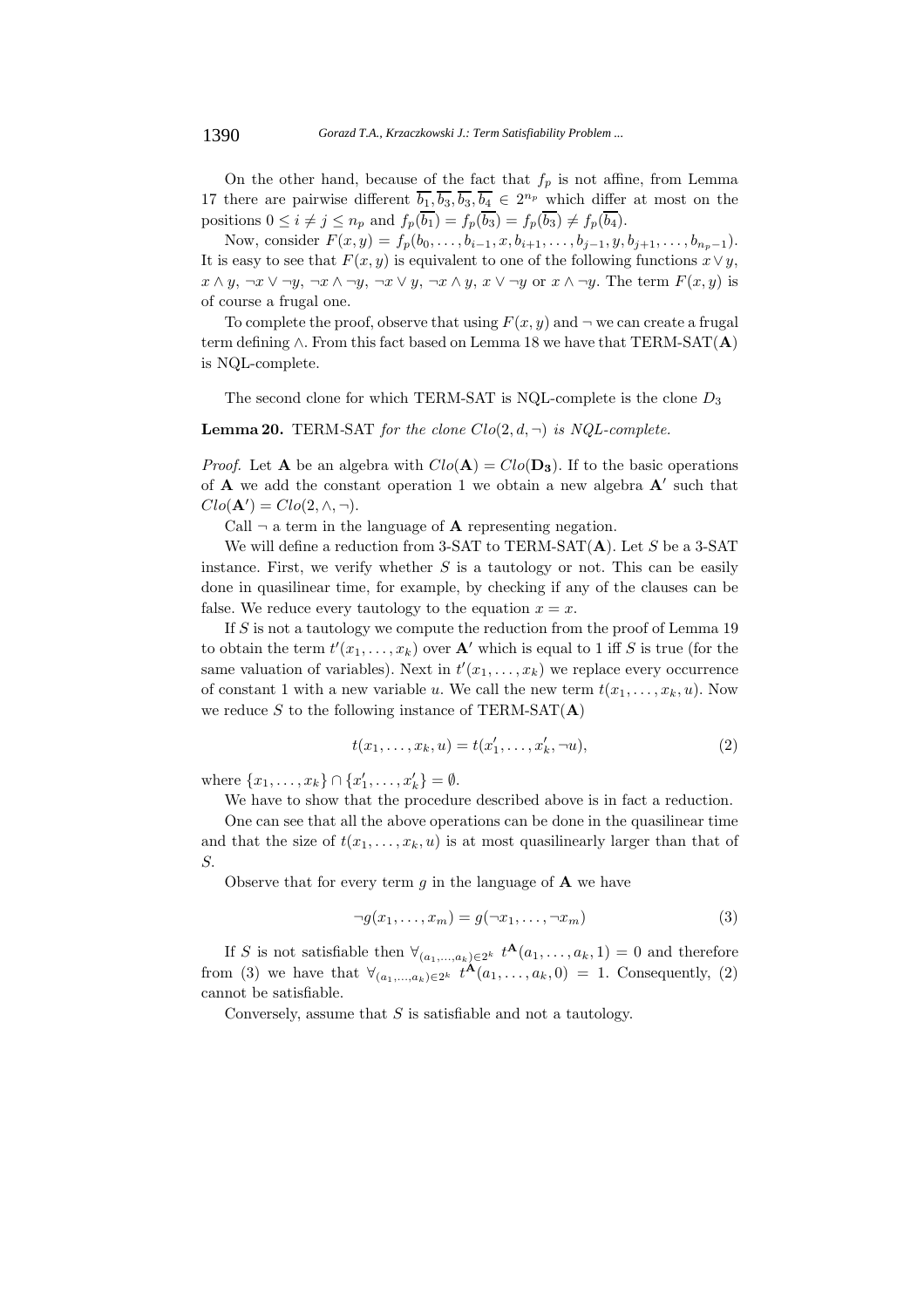There are  $(a_1, ..., a_k), (b_1, ..., b_k) \in 2^k$  such that  $t^{\mathbf{A}}(a_1, ..., a_k, 1) = 1$  and  $t^{\mathbf{A}}(b_1,...,b_k, 1) = 0$ . Now, using (3), we have that

$$
t^{\mathbf{A}}(a_1,\ldots,a_k,1)=t^{\mathbf{A}}(\neg b_1,\ldots,\neg b_k,0)
$$

Therefore (2) is satisfiable.

Before the proof of the main theorem of this section we have to consider affine algebras, one of the classes of algebras for which TERM-SAT is in QL.

**Lemma 21.** *Let*  $C$  *be a clone on the two-element set such that*  $C \subset Clo(2, +, \neg)$ *. Then* TERM*-*SAT *for the clone* C *is in QL.*

*Proof.* Let  $\mathbf{A} = (A, F)$  with  $Clo(\mathbf{A}) = C$ .

Every operation  $f \in Clo(2, +, \neg)$  may be expressed in the form:

$$
f(x_1,\ldots,x_k) = \sum_{i \in I_f} x_i + c_f,
$$
\n<sup>(4)</sup>

where  $c_f \in \{0,1\}$  and  $I_f$  is a set of indexes of arguments on which f depends.

The plan of the proof is the following. First we show how to obtain in quasilinear time an expression in form (4) from the table of a given operation. Next we show how to transform a given term over **A** into the form (4). Finally, we show a quasilinear time algorithm determining whether or not a given equation between the expressions in form (4) has a solution.

Observe that to transform the table of a function into an expression in form (4) we need only to obtain a set  $I_f$  and the constant  $c_f$ . Fortunately, a k-ary operation f depends on the *i*-th argument iff the first and the  $(1 + 2^{k-i})$ -th elements of the table of the operation  $f$  are different. Additionally, the first element of the table is equal to the constant  $c_f$  from expression (4). So to obtain the set  $I_f$  and the constant  $c_f$ , it is enough to read the table once and make k comparisons. This is an easy consequence of the fact that  $f$  may be expressed in form  $(4)$ .

Consequently we may assume that instead of the table for any basic operation f we have the set  $I_f$  and the constant  $c_f$  written on the second tape.

Now we need an algorithm which transforms a given term into form (4). The algorithm we show uses six main tapes. Tapes one and two contain the input. Tape three contains variables which have a chance to occur in the resulting expression and tape four is used in the computation of  $c_f$ . On tape five the algorithm writes the output. The sixth tape is used as a stack. As tokens in this algorithm we mean the function symbols and the variables. For simplicity of the algorithm we assume that terms are written without brackets.

The main idea of our algorithm is that we traverse the tree of a given term. For every node we skip subtrees on which the operation corresponding to the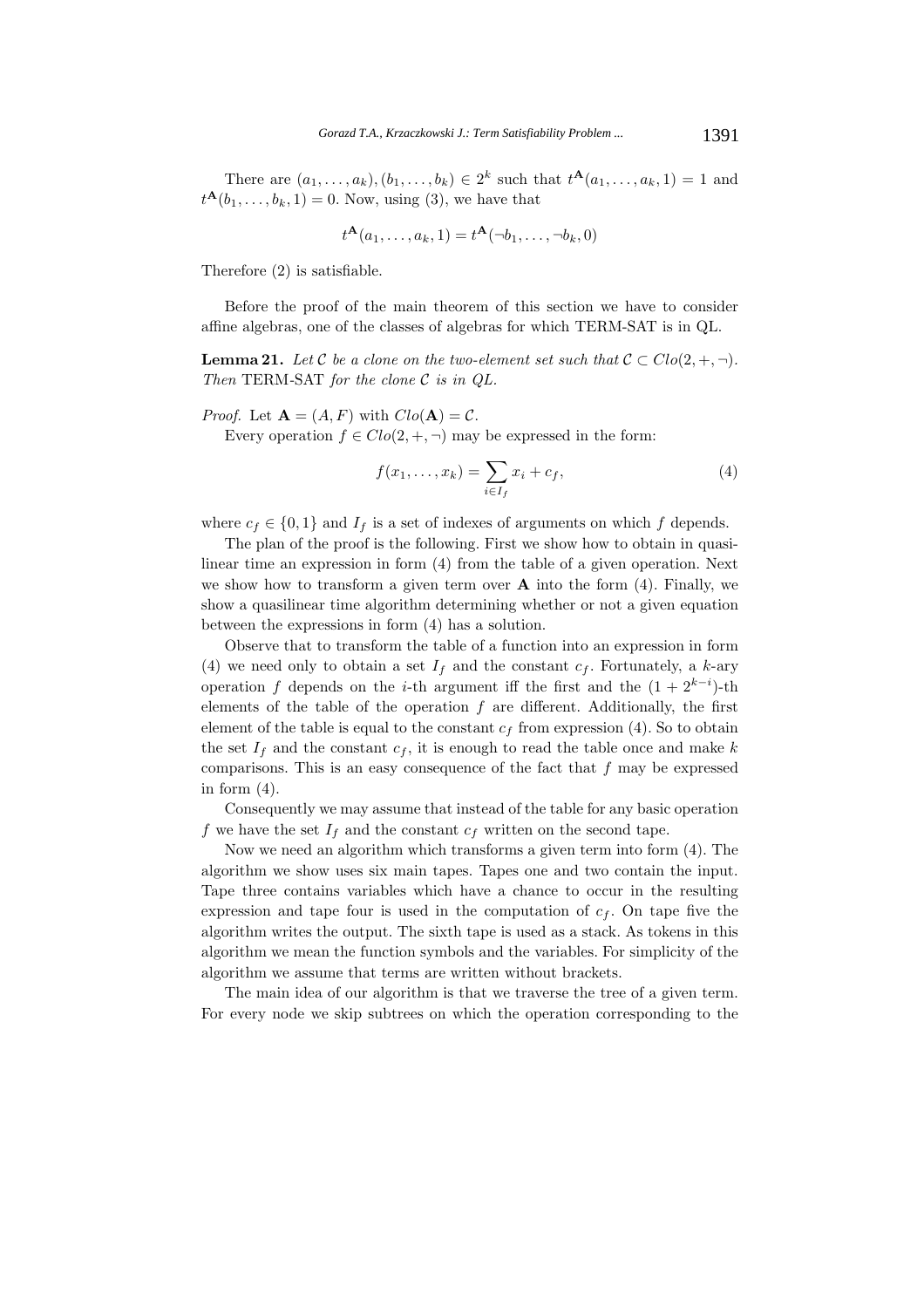node does not depend. We use a stack instead of the recursion. The algorithm is quite similar to the classical one computing the value of the expression written in the Reverse Polish Notation.

#### **Algorithm 22.**

- 1. Rewrite the given term in such a way that after every function symbol  $f$ there is written the set  $I_f$  and the constant  $c_f$  (this may be done in a similar way as the composition of polynomials in the proof of Lemma 10).
- 2. Push on the stack the symbol 1.
- 3. Read the next token from tape 1 (denote it by d). If there is no token to read go to step 9.
- 4. Read and pop a symbol from the stack (denote it by s).
- 5. If  $s = 1$  and  $d = x$  is an variable then add x to the list on tape 3 and go to step 3.
- 6. If  $s = 1$  and  $d = f$  is a function symbol then
	- (a) Read  $c_f$  and add it (modulo 2) to the value written on tape 4. If tape 4 is empty then just write  $c_f$  on it.
	- (b) Push on the stack the values of the indicator function of the set  $I_f$  in the order from the last to the first argument.
	- (c) Go to step 3.
- 7. If  $s = 0$  and d is a variable then go to step 3.
- 8. If  $s = 0$  and d is a function symbol then move the pointer on tape 1 after the last argument of this symbol and go to step 3.
- 9. Sort variables written on tape 3.
- 10. Write on tape 5 the symbol of every variable which occurrs on tape 3 an odd number of times.
- 11. Add on the end of tape 5 the value from tape 4 (if any value is written there).

The above algorithm is obviously computable in quasilinear time. For a given term it returns on tape 5 the list of variables on which the corresponding function depends. At the end of the list it writes the value of the constant  $c_f$  of formula  $(4).$ 

The following algorithm checks in quasilinear time whether or not the given equation between terms over **A** has a solution.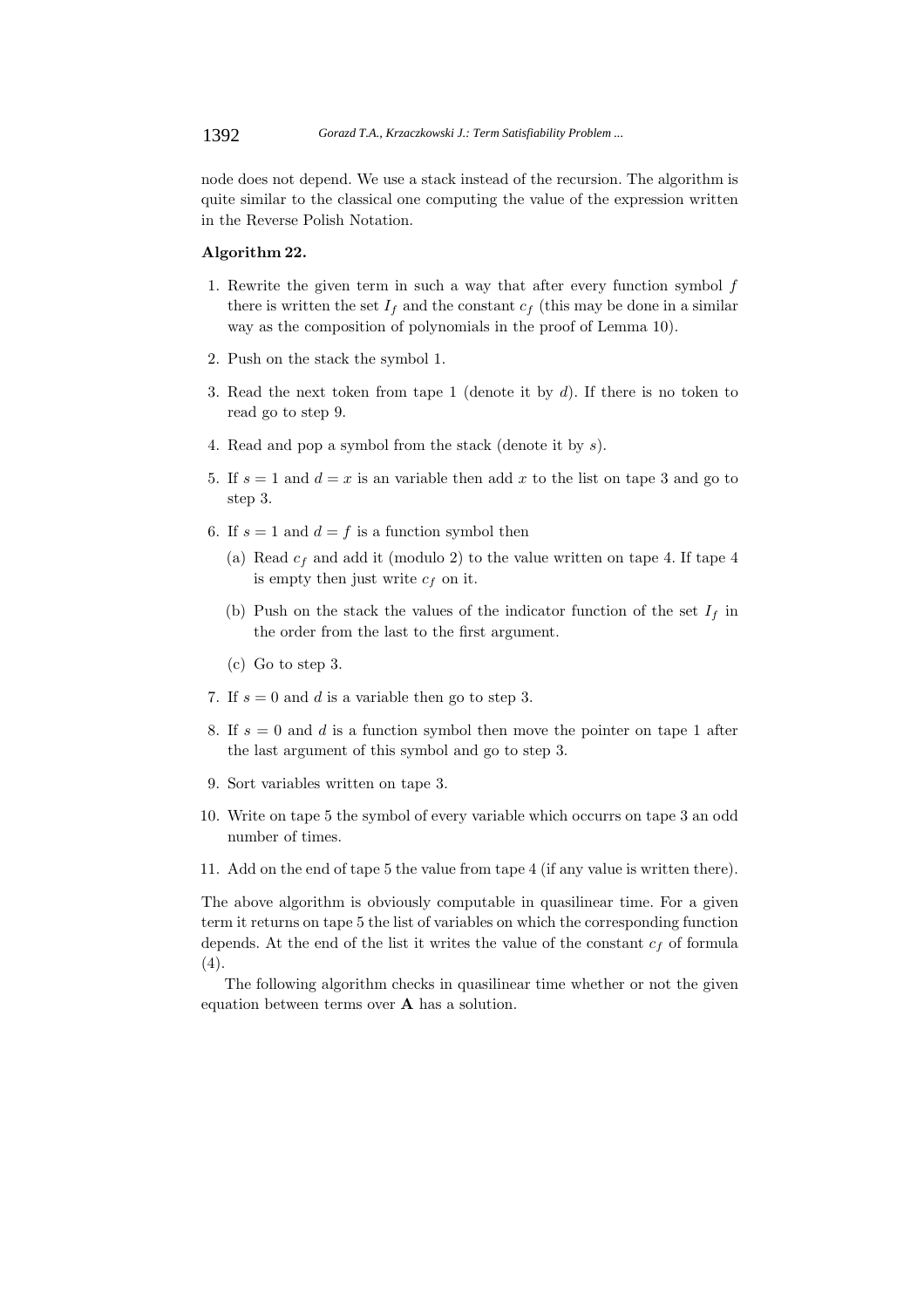#### **Algorithm 23.**

- 1. For the two terms from the input write on tapes 2 and 3 respectively the lists of the variables on which they depend and the corresponding constants from formula (4). Use Algorithm 22.
- 2. If the constants on both tapes obtained in step (1) are equal return YES
- 3. If the constants on both tapes obtained in step (1) are not equal then check if on tapes 2 and 3 there are exactly the same variables.
	- (a) If there are the same variables then return NO.
	- (b) Otherwise return YES.

Now, we are ready to show the whole classification of the computational complexity of TERM-SAT for two-element algebras.

#### **Theorem 24.** *Let* C *be a clone on a two-element set.*

TERM*-*SAT *for the clone* C *is NQL-complete if and only if one of the following holds*

$$
- \mathcal{C} = Clo(2, \wedge, \neg) = Clo(C_1)
$$

$$
- \mathcal{C} = Clo(2, d, \neg) = Clo(\mathbf{D_3})
$$

*Otherwise,* TERM*-*SAT *for* C *is in QL.*

*Proof.* From Lemmas 19 and 20 we know that if  $C = Clo(2, \wedge, \neg)$  or  $C =$  $Clo(2, d, \neg)$  then TERM-SAT for C is NQL-complete.

Observe that if  $Clo(\mathbf{A}) \neq Clo(2, \wedge, \neg)$  and  $Clo(\mathbf{A}) \neq Clo(2, d, \neg)$  then there are four possible cases:

All functions from  $\mathcal C$  are

- **–** affine, i.e. C ⊆ Clo(**L1**)
- **–** monotone, i.e. C ⊆ Clo(**A1**)
- **–** 1-valid, i.e. C ⊆ Clo(**C2**)
- **–** not 0-valid, i.e. C ⊆ Clo(**C3**)

In the first case TERM-SAT is in QL from Lemma 21. The quasilinear time algorithms in the last three cases are obvious.

An easy consequence of the above theorem is the following:

**Corollary 25.** *Let* **A** *be a two-element algebra.*

*If*  $d \in Clo(A)$  *and*  $\neg \in Clo(A)$  *then* **TERM-SAT(A)** *is NQL-complete. Otherwise,* TERM*-*SAT(**A**) *is in QL.*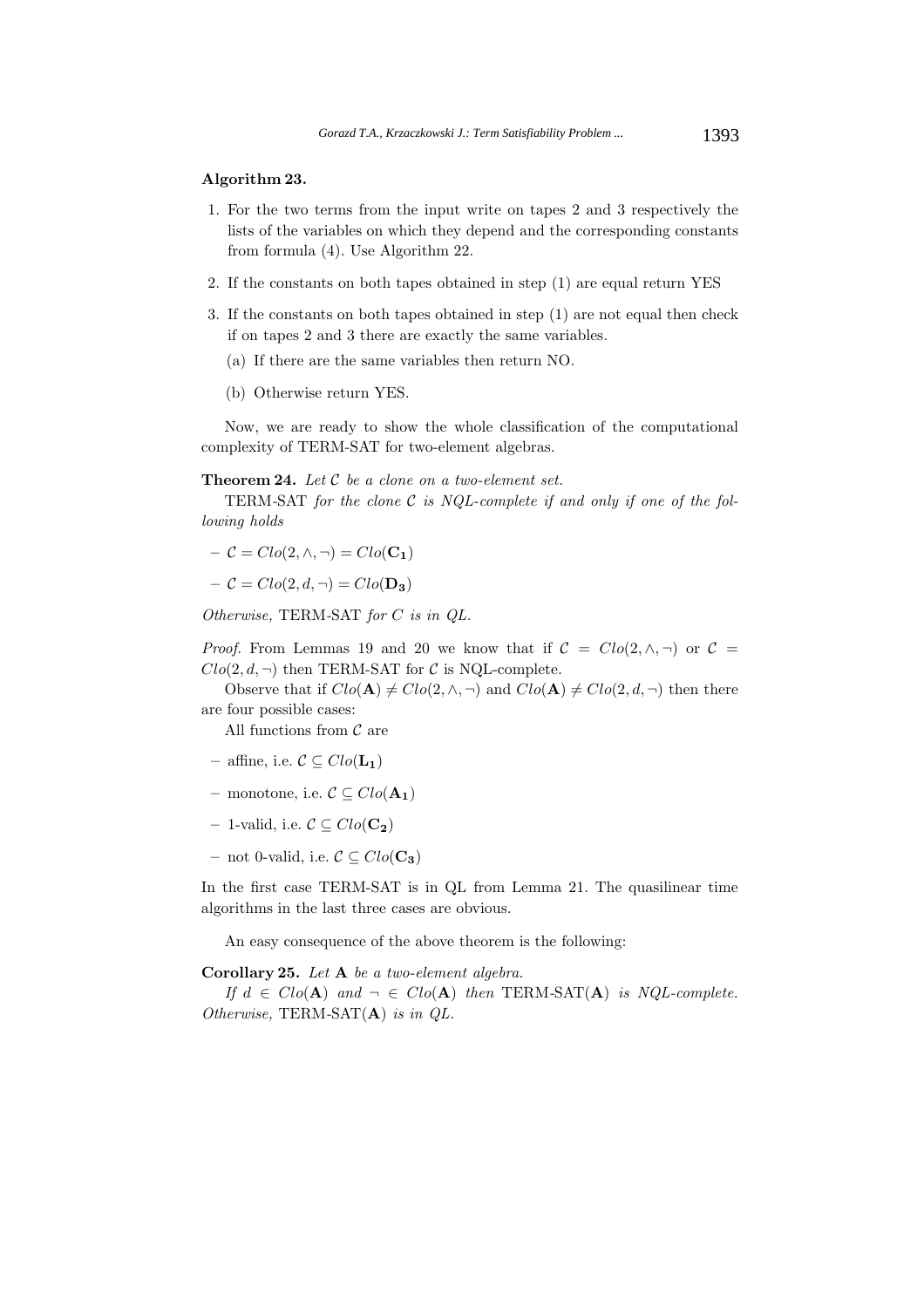Since for the two-element algebras  $A = (A, F)$  and  $A' = (A, F \cup \{0, 1\})$  $Pol(\mathbf{A}) = Clo(\mathbf{A}')$  and POL-SAT $(\mathbf{A})$  is obviously equivalent to TERM-SAT $(\mathbf{A}')$ in quasilinear time, we have another easy corollary of Theorem 24.

#### **Theorem 26.** Let A be a two-element algebra and  $C = Pol(A)$ .

*If the clone*  $C = Pol(2, \wedge, \neg)$  *then* POL-SAT(**A**) *is NQL-complete. Otherwise* POL*-*SAT(**A**) *is in QL.*

# **6 Conclusion**

We have characterized the computational complexity of TERM-SAT for two element algebras in terms of QL and NQL. It is natural to ask what the situation looks like if we considered larger algebras. Unfortunately, for such algebras we do not have a similar description of the clone lattice as we have for two element algebras. Additionally, there is a continuum of clones of algebras with three or more elements.

We have shown that for two element algebras TERM-SAT is NP-complete iff it is NQL-complete and TERM-SAT is in P iff it is in QL. Is this also true for larger algebras? It had been mentioned in the introduction that there exist NP-complete problems which are not in NQL. Analysis of the known proofs of NP-completeness of TERM-SAT for different classes of finite algebras indicates that some of these proofs seem to be hard to use when proving NQL-completeness of TERM-SAT. Hence, we state the conjecture that there exists a finite algebra **A** such that TERM-SAT(**A**) is NP-complete but not NQL-complete. It seems to us that it is possible to find such an example among the primal algebras, i.e. algebras generating the clone of all operations.

#### **References**

- [Angluin and Valiant 1979] Dana Angluin and Les Valiant, "Fast Probabilistic Algorithm for Hamiltonian Circuits and Matchings", J. of Computer and system Sciences (1979) 155-193.
- [Barrington et al. 2000] D. M. Barrington, P. McKenzie, C. Moore, P. Tesson and D. Thérien, "Equation satisfiability and program satisfiability for finite monoids", Math. Found. Comp. Sci. (2000) 127-181.
- [Bulatov 2002] A. Bulatov, "A dichotomy theorem for constraints on a three-element set", Proceedings of the 43rd Symposium on Foundations of Computer Science, IEEE Computer Society, Washington (2002) 649-658.
- [Broniek 2006] P.Broniek, "Solving equations over small unary algebras", Discrete Mathematics and Theoretical Computer Science proc. AF (2006) 49-60.
- [Cook 1972] S.A.Cook, "A hierarchy for non-deterministic time complexity", Proc Fourth Annual ACM Symp on Theory of Computing, ACM, New York (1972) 187-192.
- [Creignou 1995] N.Creignou, "The class of problems that are linearly equivalent to Satisfiability or an uniform method for proving NP-copleteness", Theoretical Computer Science 145 (1995) 111-145.